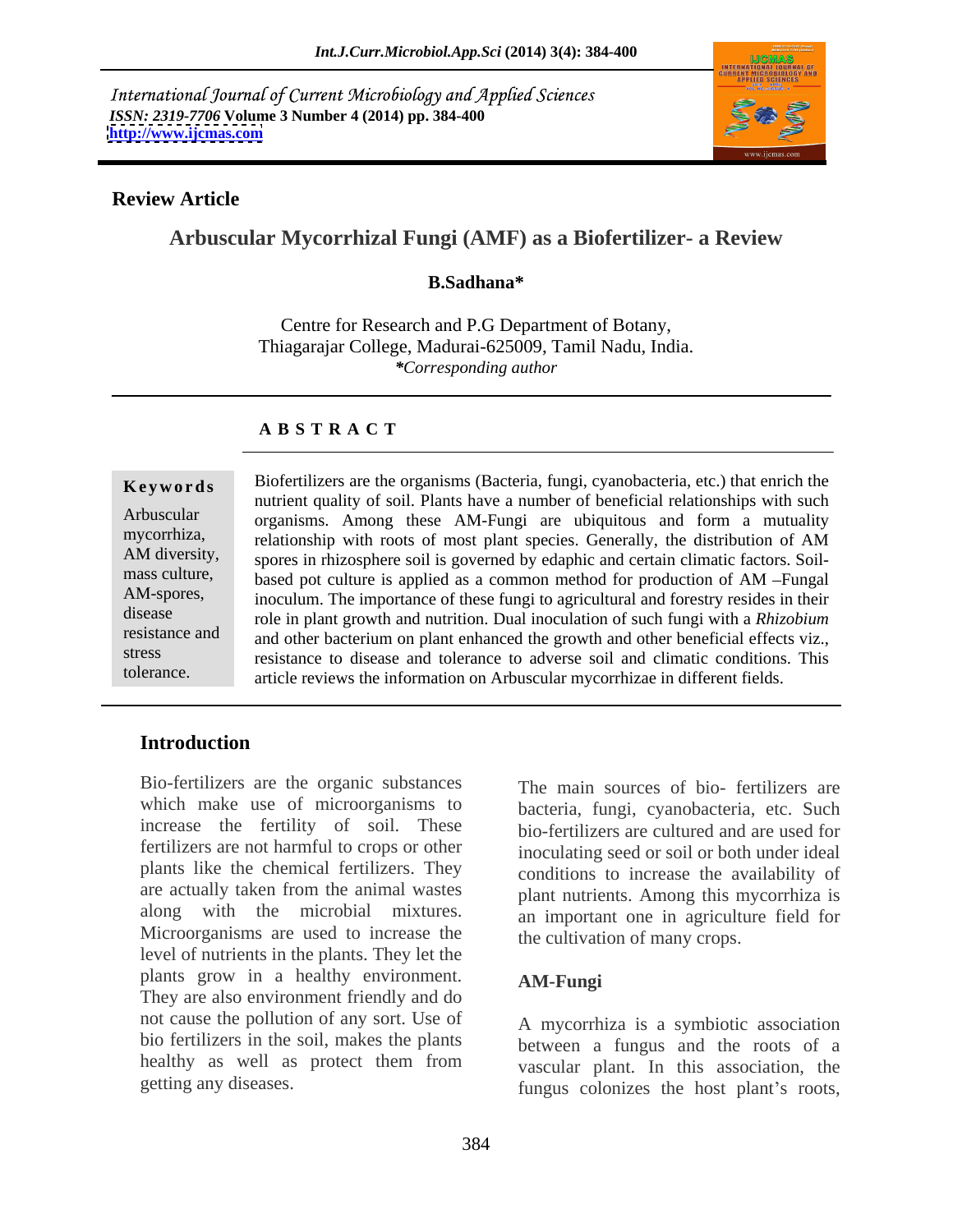either intracellular as in arbuscular *sp., Endogone gigantea, E. microcarpum,* mycorrhizal fungi or extracellularly as in *Endogone1, Endogone 2, Endogone* ecto mycorrhizal fungi. They are an *3*.Gerdemann and Bakshi (1976) reported important component of soil life and soil two new species viz., *Glomus multicauli* chemistry. and *Sclerocystis sinuosa*.

In the symbiotic associations of plant and In general, the distribution of AM spores fungi, arbuscular mycorrhiza, which is in rhizosphere soil is governed by edaphic formed between plants and and certain climatic factors. According to Glomeromycota fungi, has the widest Khaliel (1988), pH is the only edaphic distribution in the nature. AM fungi factor which determines the abundance of inhabit a variety of ecosystems including AM fungi. However, pH did not influence agricultural lands, forests, grasslands and the mycorrhizal spore density and many stressed environments, and colonize frequency (Bergan and Koske, 1981).High the roots of most plants, including bryophyte, pteridophyte, gymnosperms infection and number of AM spores and angiosperms. (Mosse, 1981; Azcon-Aquilar and Barea,

Mycorrhiza are commonly divided into ecto mycorrhiza (the hypha of fungi do not penetrate individual cells with in the root) and endomycorrhiza (the hypha of fungi The importance of AM fungi to penetrate the cell wall and invaginate the agricultural and forest plant species resides cell membrane). Endomycorrhiza are in its role in plant growth and nutrition. In variable and are further classified as tropical forests incidence of mycorrhizae arbuscular, ericoid, arbutoid, monotropoid profoundly influence soil fertility and thus and orchid mycorhizae. Arbuscular the growth and development of plants mycorrhizal (AM) fungi are ubiquitous in (Bagyaraj, 1989).The understanding of soil habitats and form beneficial symbiosis mycorrhizal associations in tropical forest with the roots of angiosperms and other tree species is necessary for proper plants (Gerdemann,1968).This AM fungi belong to the family Endogonaceae, of the order Muccorales, of the class The bulk of known AMF species belongs Zygomycetes (Gerdemann and to the family Glomaceae (Pirozysnki and Trappe, 1974). The AM forming genera of Dalpe, 1989) which includes the genera the family includes *Acaulospora, Glomus* and Sclerocystis. Arbuscular *Entrophospora, Gigaspora, Glomus,* mycorrhizal (AM) fungi are associated *Sclerocystis* and *Scutellospora*.

A wide range of AM Fungi distribution is found in India. Bakshi (1974) was the first AMF have been separated from the to give an account of 14 spore types: Zygomycota and placed in a new *Glomus macrocarpum Tul and Tul var.,* monophyletic phylum, Glomeromycota *G.geosporum, G.mosseae, Glomus sp.,* composed of four orders with seven *Sclerocystis coremioides*, *Sclerocystis*  families and ten different genera (Schubler *sp.,Gigaspora, Calospora, Acaulospora*

In general, the distribution of AM spores factor which determines the abundance of AM fungi. However, pH did not influence the mycorrhizal spore density soil P and N content caused a reduction in infection and number of AM spores 1982) as well as decreasing the dependency of the plant on the fungal association (Ojala *et al*., 1983).

The importance of AM fungi to exploitation of these habitats.

Dalpe, 1989) which includes the genera with about 80% of the plant families in the world (Giovannetti and Sbrana, 1998).

*et al.,* 2001). There are more than 180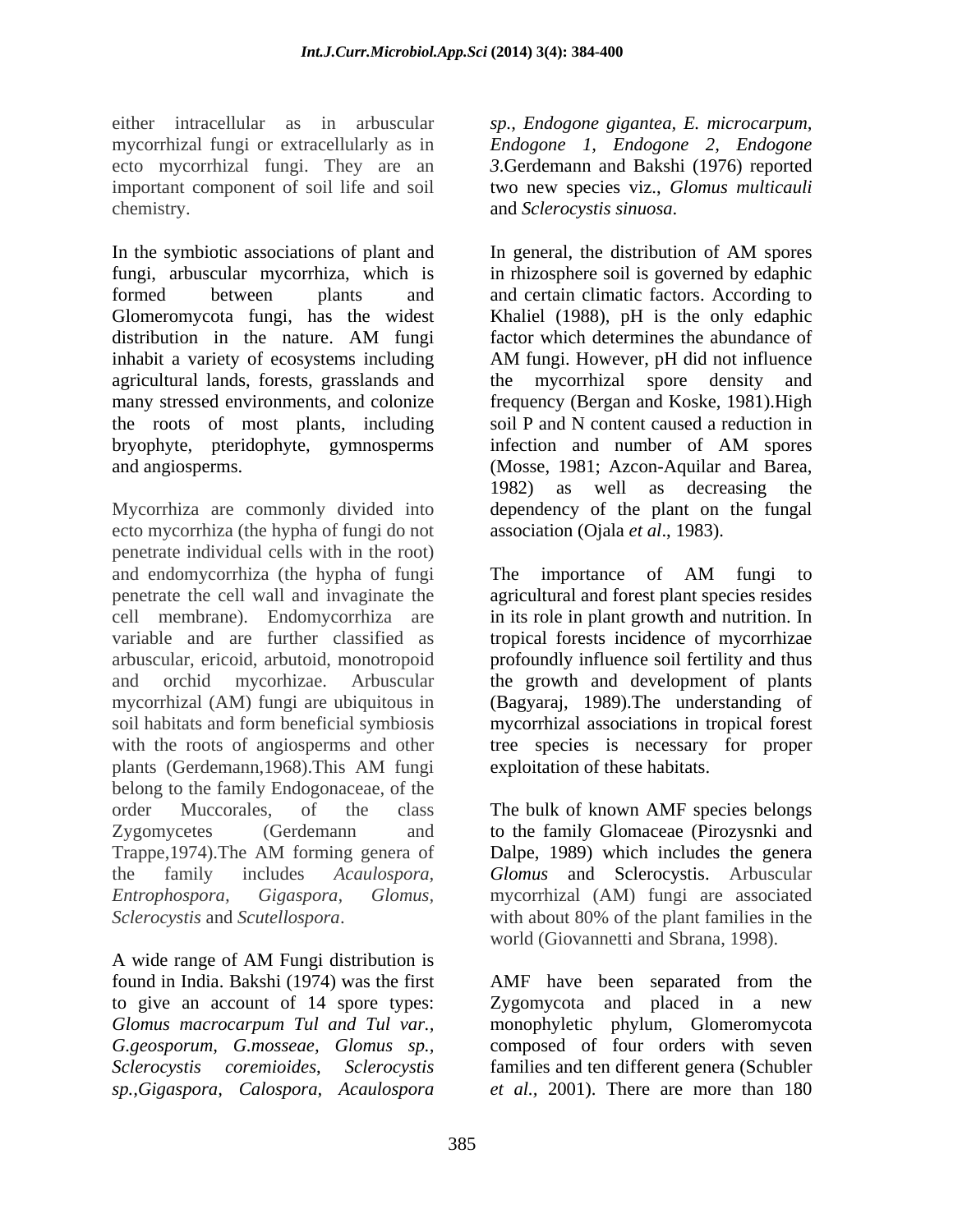species of AMF (Morton and Redecker, 2002). Morton and Redecker (2002) discovered two ancestral classes of AM fungal species from deeply divergent Mycorrhizae are known to increase the ribosomal DNA sequences and is root growth of infected plants (Graham *et* classified into two new families *al.*, 1987) and are also known to increase

Zhang *et al.,* (2004) surveyed 44 taxa of can either directly or indirectly increase AM fungi of AM fungi (total species plant growth by improving soil conditions richness) in the deforested and natural forest in sub tropical region of Dujiangyan. They also reported that Root colonization by VAM fungi can *Acaulospora* and *Glomus* were the provide protection from parasitic fungi and dominant genera in the study sites. hematodes (Duchesne *et al.*, 1989,

Bisleski (1973) reported that AM fungi benefits can include greater yield, nutrient may increase the effectiveness of accumulation and reproductive success absorbing capability of surface host root as (Lewis and Koide, 1990, Stanley *et al.,* much as ten times. Ions such as P, Zn and 1993).Network of hyphae supported by Cu do not diffuse readily through soil. dominant trees may help seedlings become Because of this poor diffusion, roots established or contribute to the growth of deplete these immobile soil nutrients from shaded under storey plants (Hogberg *et al.,* the zone immediately surrounding the root. The increase in plant growth resulting from AM symbiosis is usually The main advantage of mycorrhiza is its associated with increased nutrient uptake greater soil exploration and increasing by the hyphae from the soil (Harley and uptake of N, P, K, Zn, Cu, S, Fe, Ca, Mg Smith, 1983). It is widely accepted that a and Mn supply to the host roots (Li *et al.,* hyphal network associated with the roots 1991; Champawat and Pathak, 1993; of a living plant is capable of infecting the roots of other plants growing in its vicinity 1994; Abdul Malik, 2000). The *Glomus*  (Chiariello et al., 1983; Franschis and *etunicatum* inoculated maize plants in

Mycorrhizal fungal hyphae extend into the soil, penetrating into nutrient depletion Hofwer, 1991). Michelsen and zone and increased the effectiveness of immobile elements by as much as sixty (1992) observed that the AM fungi times. Direct benefits are usually related to the enhancement of phosphate uptake by minimal in Acacia nilotica. the plant, however, in some soils Zinc, Copper and ammonium are also important (Stribley, 1987). Indirect benefits may able to obtain their nourishment from the

stabilization of soil associated with hyphae formed in the soil.

Archaeosporaceae and Paraglomaceae. (Huang et al., 1988) or cause no change in xylem pressure. Species of AM fungi that plant growth by improving soil conditions (Kapoor and Mukerji, 1990).

 **AM fungi-root colonization** 1995, Little and Maun 1996, Cordier *et al.,* Root colonization by VAM fungi can nematodes (Duchesne *et al.*, Grandmaison *et al.,* 1993, Newsham *et al.,* 1998, Morin *et al.,* 1999). Mycorrhizal benefits can include greater yield, nutrient 1999, Horton *et al.,* 1999).

Read, 1984; Newman, 1988). sandy loam soil, under water stressed The main advantage of mycorrhiza is its Marschner and Dell, 1994; Smith et al., conditions, absorbed more phosphorus than non-mycorrhizal plants (Muller and Hofwer, 1991). Michelsen and Rosendahl(1990) and Osonubi *et al.,* (1992) observed that the AM fungi contribution to drought tolerance is minimal in *Acacia nilotica*.

include increased soil aggregation or soil and resist environmental stresses gives The fact that colonized plants are better able to obtain their nourishment from the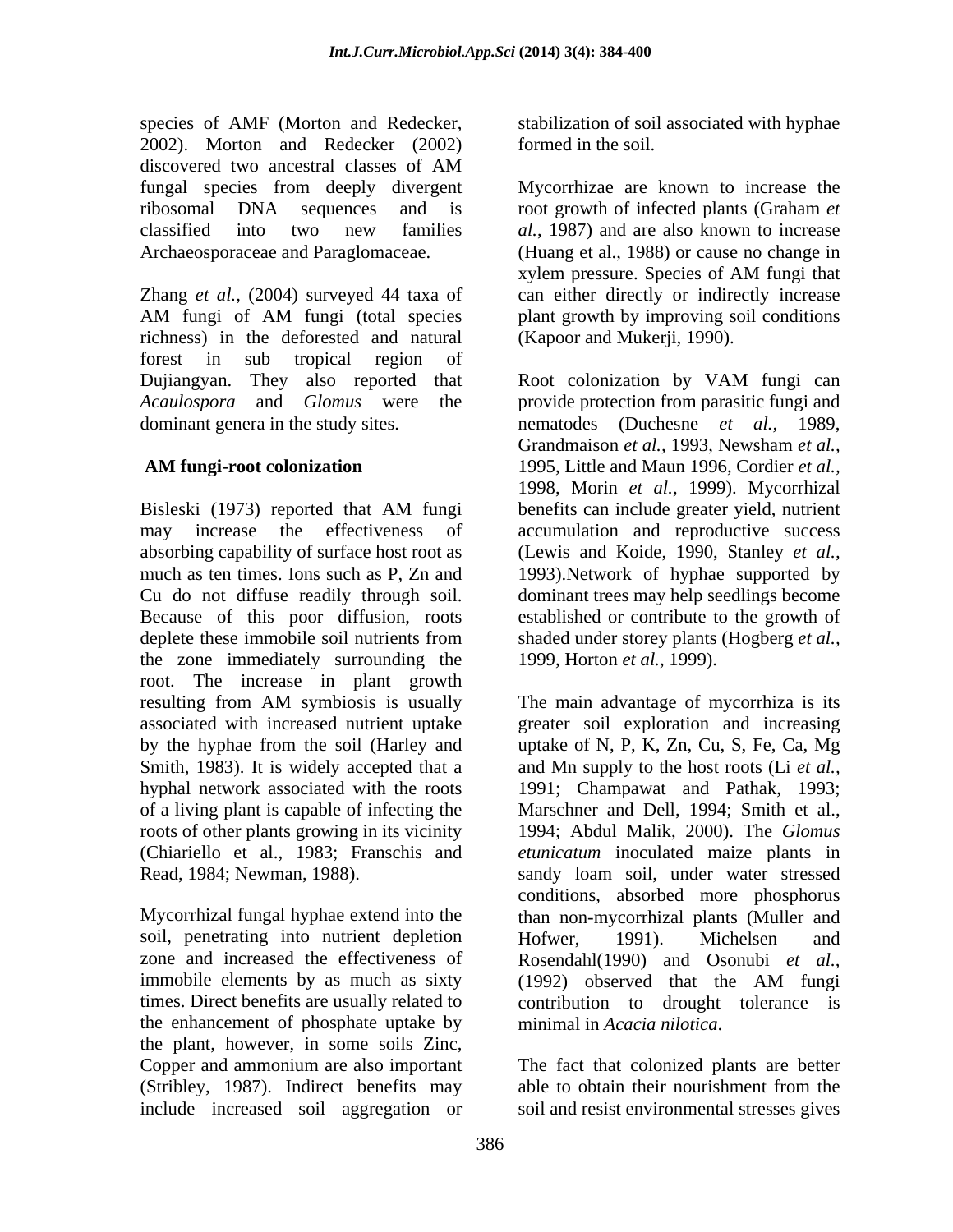fungal symbionts a biofertilizing and crop horticultural plants like carrot or tomato protection role. In agriculture by the (Sassal, 1991).The occurrence of AMF in increased uptake of soil minerals by colonized plants, it is possible to consider Delhi ridge, Saraswathi Range of Haryana substantially reducing applications of (Thapar and Uniyal, 1996), forest soils of fertilizers and pesticides and at the same Andhra Pradesh (Manoharachary and Rao, time obtain equivalent or even higher crop 1991), coastal tropical forest of Tamil yields (Abbott and Robson, Nadu (Ragupathy and Mahadevan, 1991; 1991a).Through appropriate management Bhaskaran, 1997). Shervaroyan hills of of mycorrhizae in agriculture, it is also Tamil Nadu (Raman and Nagarajan, possible to maintain soil quality and 1995), Tea plantations soils of Nilgiris of sustainability thereby protecting the Tamil Nadu (Rajeshkumar, 2002; environment over long term and also Rajeshkumar and Selvaraj, 2006) and black reducing cost of production. pepper grown in the forest soils of

The advantages and benefits of adopting mycorrhizae in agriculture, allows us to The diversity of AM fungi also studied in better visualize the scope of this the soils of cultivated cereal crops and phenomenon at the crop level and , intern, medicinal plants in the impact of its long- term adoption on the quality of life in improvement in Murugan,2002;Sankar,2002; Suresh and nutrition, tolerance to water stress, Selvaraj, 2006); and in the coastal regions resistant to low temperature, of Kongan and Shervaroyan hills of Tamil transformation of root architecture, Nadu (Gopinathan *et al.,* 1991) south east diversity of microbes in soil development coast of of resistance against pathogens increased Selvaraj,2005),West Coast of India (Beena synthesis of primary or secondary *et al.,* 2000) and Western Ghats of Goa metabolites and improvement in the quality and quantity of agricultural products(Abbott and Robson, 1991b). The diversity of AMF in agricultural fields

storage in soil by altering the quality and quantity of soil organic matter (Ryglewicz kinetic properties of the root, thereby Chinensis (Sankar, 2002), Cichorium play a vital role in nutrient cycling and productivity of crops (Smith and Read,

a natural forest was recorded in the old Tamil Nadu (Rajeshkumar, 2002; Rajeshkumar and Selvaraj,2006) and black Kerala(Lekha et al., 1995).

The diversity of AM fungi also studied in medicinal plants in TamilNadu(Selvaraj,1989;Mahesh,2002; Tamil Nadu(Nirmala and (Khade and Rodrigues,2003).

Mycorrhizal fungi contribute to carbon in Bangalore(Nalini *et al;*1986), tobacco and Andersen, 1994). AM fungi alter the plants in Tamil Nadu viz., Wedelia enhancing its nutrient uptake abilities. *intybus* (Murugan,2002), *Gloriosa superba* Hence it is clear that mycorrhizal fungi (Elango,2004); tea plantations in Nilgiris, 1997). cultivated plants at Allahabad and AM fungi are known to colonize a number fields of Pearl millet, maize, pigeon pea of tropical plants including vegetables. and chick pea in Gwalior (Singh and AM association is known to help in the Pandya,1995), Tamil Nadu (Suresh and growth of various crops including selvaraj,2006) and different agro climaticwere also reported *Leucaena leucocephala* in the cultivated fields of Tamil Nadu( Abdul Malik,2000), cultivated medicinal plants in Tamil Nadu viz., *Wedelia Chinensis* (Sankar,2002),*Cichorium* (Rajesh kumar,2002; Kumaran and Santhanakrishnan,1995), ornamental and adjoining areas (Kehri *et al*.,1987), in the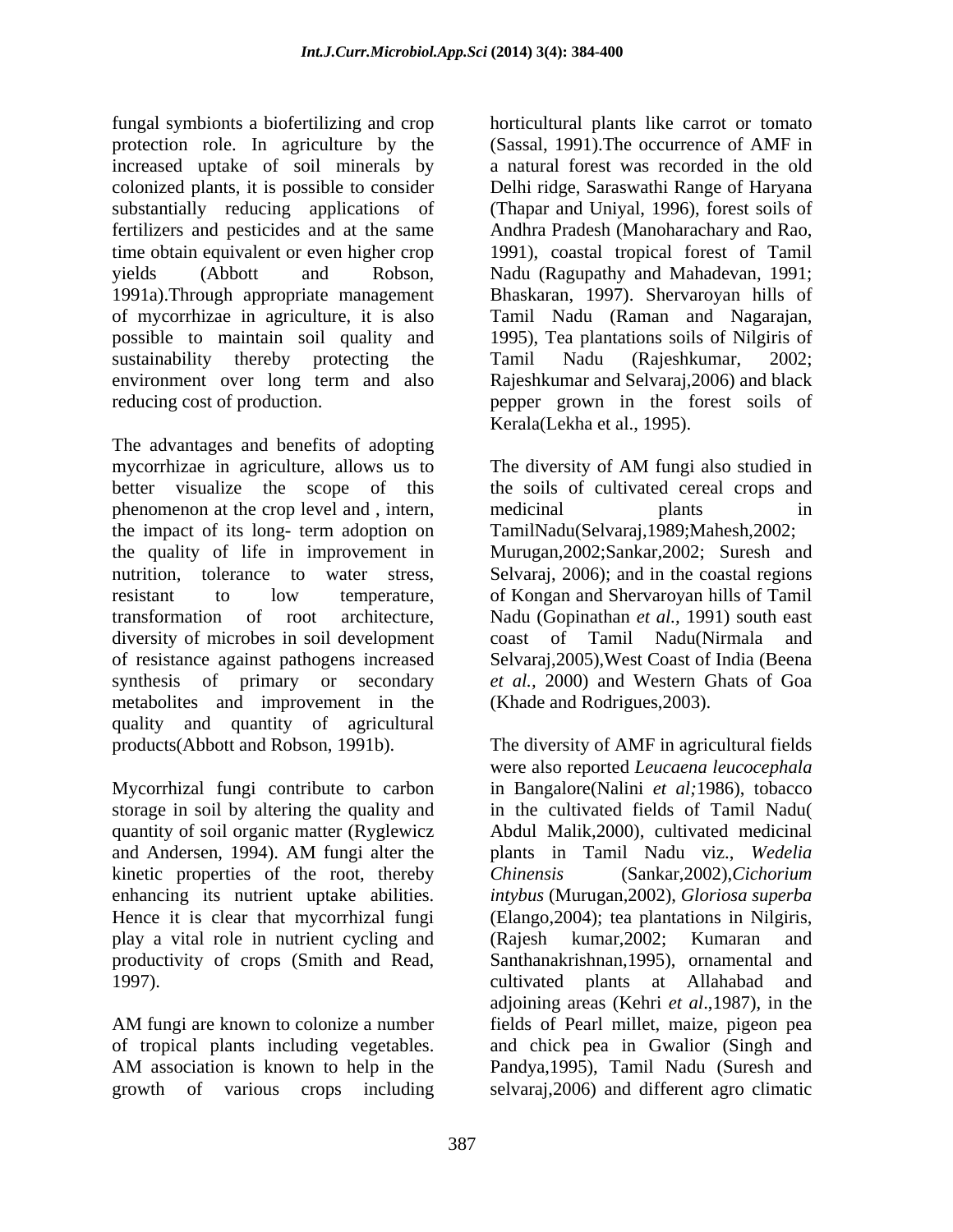regions of India (Singh and to 5 genera viz., *Acaulospora, Gigaspora,*

The distribution of AM fungi in stressed Rhizosphere soil is an imperative one, to ecosystems has also been reported from assess the AMF diversity in the roots of coal, lignite and calcite mine soils of India(Mehrotra,1995), Kothagundam coal mine site, Andhra Pradesh(Rani *et*  groups (Jeffries, 1987).The rhizosphere is *al.,*1991), heavy metal polluted soils of highly dynamic, plant driven micro Tamil Nadu(Sambandan et al.,1991; environment, which is characterized by Mahesh,2002), petro-effluent irrigated interaction between plant root process, soil fields, soils polluted with industrial and sewage effluents(Reddy *et*  population (Wenzel, *et al.,* 1999). *al.,*1995;Mahesh,2002), tannery effluent polluted soils of Tamil Nadu(Raman *et al.,*

fungi in forest tree species occurring at infection by VAM are reported for six investigated the influence of edaphic Sclerocystis and Scutellospora were defined ecosystems viz., evergreen, semi-<br>56% (*A.auriculiformis*) to 80% evergreen, mixed deciduous, teak forests, scrub jungle and grasslands of high and

Rodrigues and Jaiswal (2001) recorded Western Ghats region of Goa. They Muthukumar and Udaiyan (2000).

Adholeya,2002). *Glomus, Sclerocystis and Scutellospora.*

Rhizosphere soil is an imperative one, to assess theAMF diversity in the roots of host plant and also associated with a great variety of plants of different taxonomic characteristics and associated microbial

1995;Mahesh,2002). mycorrhizal development and colonization Kandaswamy *et al.*, (1988), carried out an Vesicular Arbuscular Mycorrhizas(VAM) intensive survey for the prevalence of AM in the rhizosphere, and the extent of root different altitudes in Western Ghats of Acacia species- *A. leucophloea*, *A.*  Nilgiris district, Tamil Nadu. *chundra*, *A. farnesiana*, *A. planiferons*, *A.*  Mohankumar and Mahadevan (1988) *auriculiformis* and *A. nilotica* in the carried out ecological studies on AM fungal association with plant species from Altogether 19 species of VAM fungi Kalakad reserve area located in the belonging to 6 genera viz. *Acaulospora,*  Western ghats, Tamil Nadu. They *Entrophospora, Gigaspora, Glomus,* factors and seasonal variation on the recorded (Santhaguru and Sadhana, 2000). distribution of AM fungi in seven well The extent of VAM infection ranged from Soil moisture plays a significant role on (Singh, 2001).The occurrence of spores of in the rhizosphere, and the extent of root infection by VAM are reported for six Madurai district of Tamil Nadu. Altogether 19 species of VAM fungi *Entrophospora, Gigaspora, Glomus, Sclerocystis and Scutellospora* The extent of VAM infection ranged from 56% (*A.auriculiformis*) to 80% (*A.leucophloea*).

low altitudes. The contract of the Muthukumar and Udaiyan (2000) arbuscular mycorrhizal(AM) association in region of Southern India. They recorded six plant species growing on sand dune 174 species of 329 plant species in such vegetation of Goa. They reported the areas were mycorrhizal and 35 species presence of three AM fungal genera viz., belonging to Acaulospora, Gigaspora, *Acaulospora*, *Glomus* and *Sclerocystis*. Khade and Rodrigues (2002) recorded AM fungal association in commonly occurring status was examined in Pteridophytes of pteridophytes from two sites located in Western Ghats of Southern India by recorded a total of 18 AM fungi belonging Muthukumar and Udaiyan (2000) surveyed the arbuscular mycorrhizal (AM) status of plants growing in Western Ghats belonging to *Acaulospora, Gigaspora, Glomus, Sclerocystis and Scutellospora.* The Vesicular Arbuscular Mycorrhizal Muthukumar and Udaiyan (2000). According to them, sixty of the seventy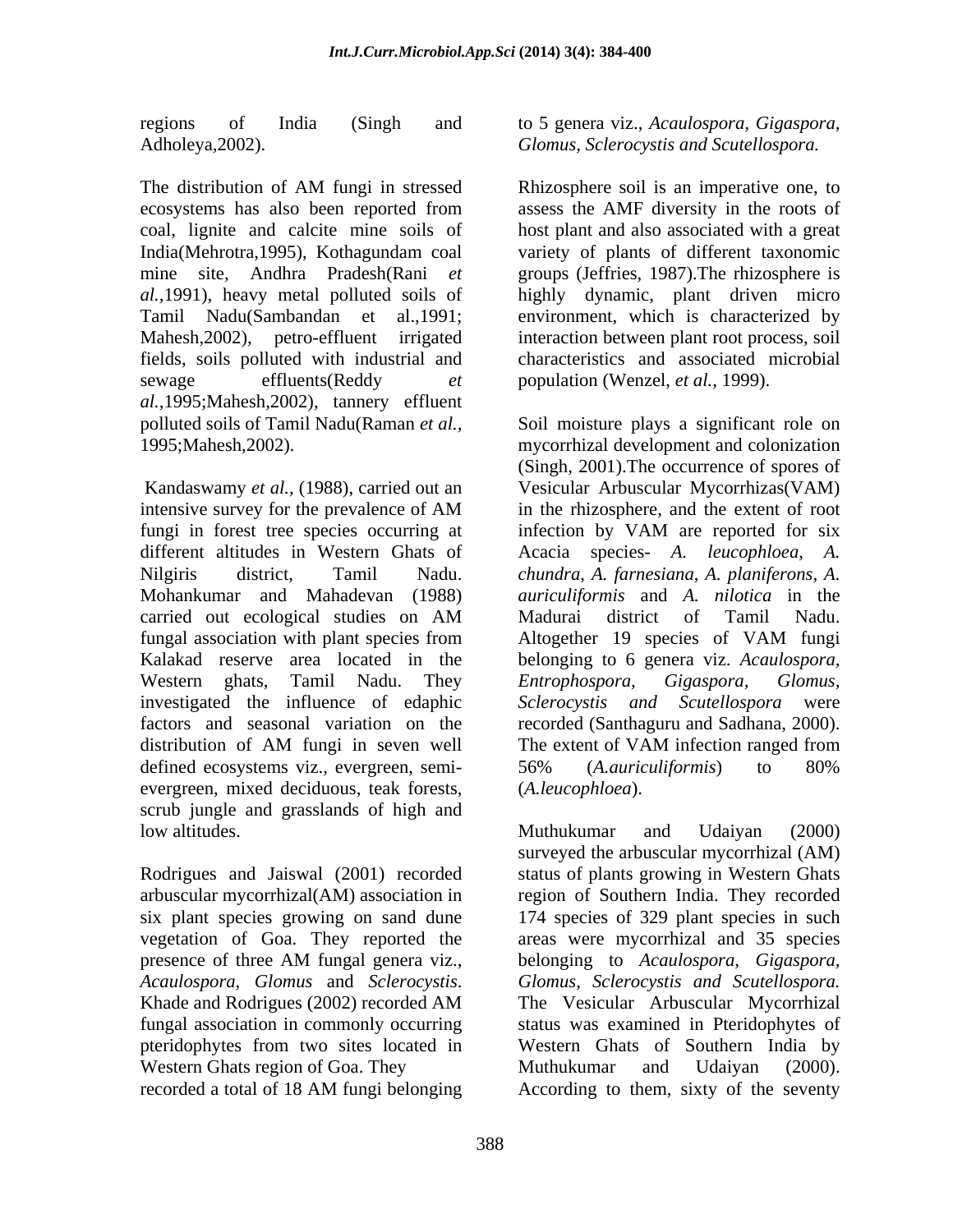one species of Pteridophytes showed fungi on sedge growth and nutrient uptake VAM association and the substratum strongly influenced the presence of fully ascertained. Muthukumar *et al.,* mycotrophy; 100% of terricolous, 62% of (2004) reviewed the current information the epiphytic and 79% of the lithophytic species had VAM infection. in sedges and the possible reasons for low

Eriksen *et al.,* (2002) observed four species exhibited AM colonization, among Fifteen arbuscular mycorrhizal (AM) fungi the 82 plant species growing in are reported in the rhizosphere soil of three traditionally managed grasslands in three solanaceous vegetable namely, tomato, different locations of Norway. The chilli and brinjal collected from five regeneration pattern and species diversity different locations (Reddy *et al.,* 2006). of Vesicular Arbuscular Mycorrhizal (VAM) fungi in shifting cultivated fungus followed by Acaulospora, abandoned land (Jhum fallow) and natural Sclerocystis, Gigaspora and forest soils of Arunachal Pradesh, North eastern India was assessed (Suresh Kumar Singh *et al.,*2003). A total of 44 VAM species belonging to six genera namely associates of Seabuckthorn (*Hippophae Acaulospora, Entrophospora, Gigaspora, rhamnoides*) revealed the presence of 26 *Glomus, Sclerocystis and Scutellospora* fungal species in its rhizosphere. Three were recorded from soils of Jhum fallow fungal endophytes (Mortierella

AM fungal species richness, composition, albidum, Glomus fasciculatum, Glomus spore density and diversity indices were evaluated in the *Phoenix sp*. area at Arizona (Cousins *et al.,* 2003). parts (root, stem, leaves and bark) and soil Vandenkoornhuyse *et al.,* (2003) assessed samples (Shivkumar and Anand sagar, the diversity of AM fungi in 89 root samples of *Agrostis capillaries*, *Festuca rubra* and *Poa pratensis* using T-RFLP strategy. Camargo-Ricalde *et al.,* (2003) genera, including 8 new species, have investigated the mycorrhizal status of perennial xeric plant species occurring in China since 1980s.Advances in the last 20 arid tropical scrub and ecotone of tropical deciduous forest communities in south diversity are reviewed by Fa Yuan Wang central Mexico and found that 45 species and Zhao Yong Shi (2008). Graminous were mycorrhizal among the 50 species plants establish strong symbiosis with

plant associates. The role of mycorrhizal *Sorghum bicolor (L.) Monech* to dual

or non-nutritional benefits has yet to be  $(2004)$  reviewed the current information available on the incidence of mycorrhiza mycotrophy observed in this family.

Fifteen arbuscular mycorrhizal (AM) fungi The genus Glomus is the most dominant fungus followed by *Acaulospora, Sclerocystis, Gigaspora* and *Entrophospora*.

and natural forest sites. *minutissima* and a sterile mycelium) and Studies conducted on the microbial fungal endophytes (*Mortierella*  four species of VAM spores ( ie. *Glomus albidum, Glomus fasciculatum, Glomus macrocarpum and Gigaspora margarita)* has also been isolated from different plant 2007).

sampled. arbuscular mycorrhizal fungi can improve Most terrestrial plants associate with root is asugar-rich multipurpose fodder crop colonizing mycorrhizal fungi, which well suited to dry farming. Deepadevi *et*  improve the fitness of both the fungal and *al.,* (2010) studied the response of A total of 122 AM fungi species with in 11 been reported in various environments in years in AM fungal biodiversity and host the uptake of P from soil. *Sorghum bicolar*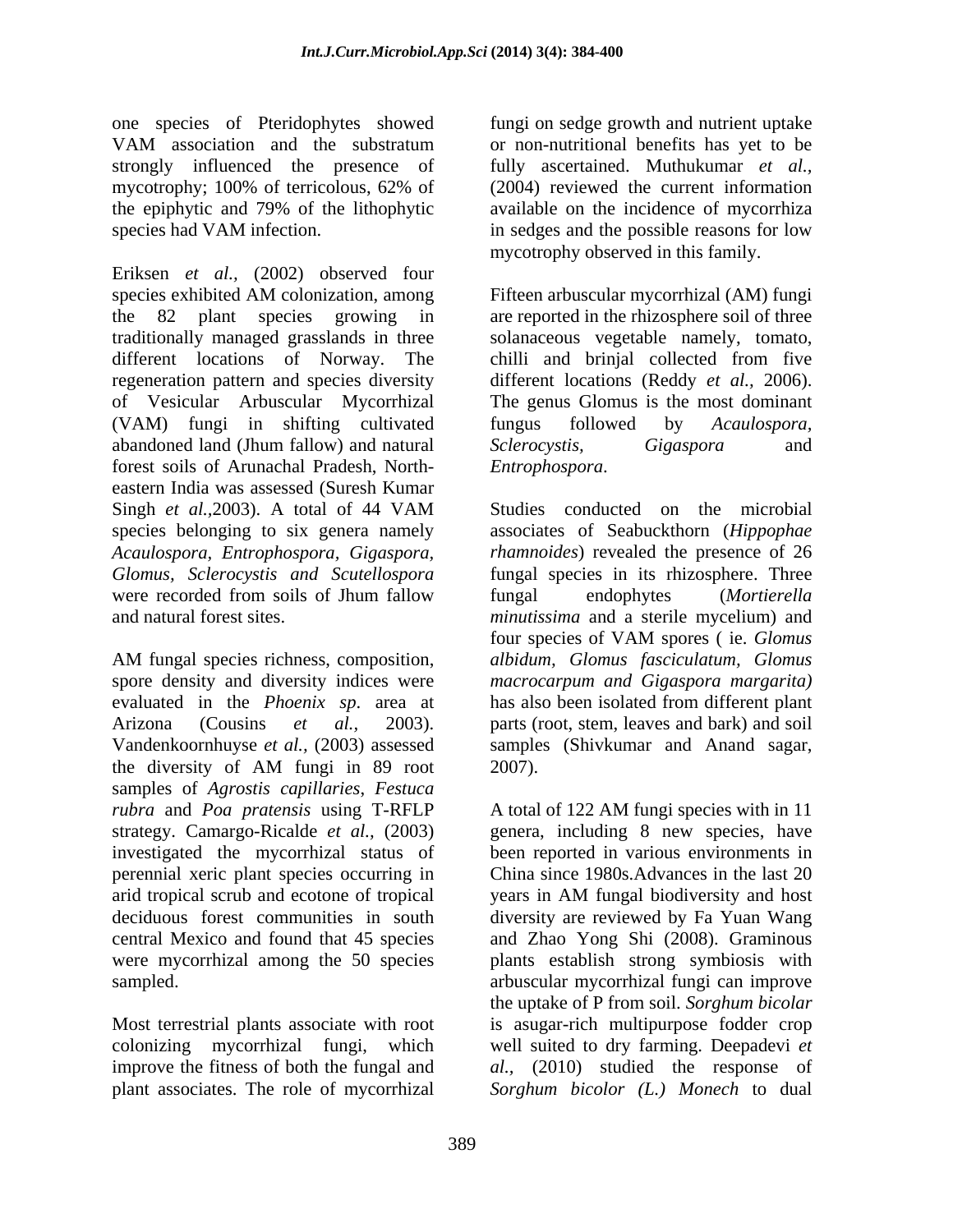inoculation with *Glomus fasciculatum* and

The AM fungi are not host specific, any 1985; Lackie et al., 1987). plant species can be infected by an AM

disinfected soil have been frequently used A highly susceptible host plant should be used. It should produce abundant roots suitability to multiply AM fungal reproduce rapidly. Trap plants should be screened to ensure that maximum levels of multiplication of *Glomus fasciculatum*. inoculums were achieved (Bagyaraj and

eco systems, so inoculum of mycorrhizal Getunicatum spores from soil and with a host plant in soils can be measured Aeroponically produced Glomus by bioassay experiments. In these *deserticola and G.etunicatum* inoculam experiments, seedlings were grown in sufficient time to allow mycorrhizas to form, and then roots were sampled, respectively. processed and assessed to measure

Attempts have been made to use the barks (Tiwari and Adholeya, 2002). genetic variability in fungal efficiency and However, there are some reports in which

*Herbaspirillum seropedicae*. to improve plant production (Trouvelot *et*  **Mass production of AM fungi** colonization has also been linked with host response to select AM fungal isolates *al.,* 1986).Variation in the effect of AM genotype of host plant (Krishna *et al*., 1985; Lackie *et al.,* 1987).

fungal species but the degree of AM Several host plants including Sudan Grass infection and its effect can differ with (*Sorghum bicolor var*. *suddanase*), bahia different host endophyte combinations. grass (*Paspalum notatum*), Cenchrus grass Cultures of AM fungi on plants growing in *subterraneum*), Strawberry (*Fragaria sp.*), technique to increase propagule numbers. *mays*), Onion (*Allium cepa*) and Coleus quickly and tolerate the high-light inoculam. Sreenivasa and Bagyaraj (1988 conditions required for the fungus to b) reported that Rhodes grass (*Chloris*  Several host plants including Sudan Grass (*Cenchrus ciliaris*), Clover (*Trifolium*  Sorghum (*Sorghum vulgare*), Maize (*Zea*  (*Coleus sp*.) have been used for their suitability to multiply AM fungal *gayana*) is the best host for mass multiplication of *Glomus fasciculatum*.

Manjunath, 1980). Bahia grass (*Paspalum notatum*) and Large quantities of the inoculum can be colonized by *Glomus deserticola, G.* produced by pot culture technique (Wood, *etunicatum and G.intraradices* were 1984). Plants with mycorrhizal grown in aeroponic cultures(Hung and associations predominate in most natural Sylvia,1988).Infectivity studies comparing fungi is present in most soils. The quantity aeroponic culture indicated no biological of inoculum of AM fungi were compatible intact soil cores or mixed soil samples for  $(4^{\circ}C)$  in either sterile water or moist industrial sweet potato (*Ipomea batatas*) *G.etunicatum* spores from soil and differences between the spore sources. Aeroponically produced *Glomus deserticola and G.etunicatum* inoculam retained their infectivity after cold storage vermiculite for at least 4 and 9 months, respectively.

mycorrhiza formation (Perry et al., 1982, The traditional and most widely used Parke et al, Mc A Fee and Fortin 1986, approach has been applied to grow the Warcup, 1988, Brundrett and Abbott, fungus with the host plant in solid growth 1995). Nelson and Safir (1982) medium individually or a combination of investigated high level of root colonization the solid growth medium such as soil as in drought stressed plants. soil, sand, peat, Vermiculite, perlite, clay or various types of composted barks(Tiwari and Adholeya,2002).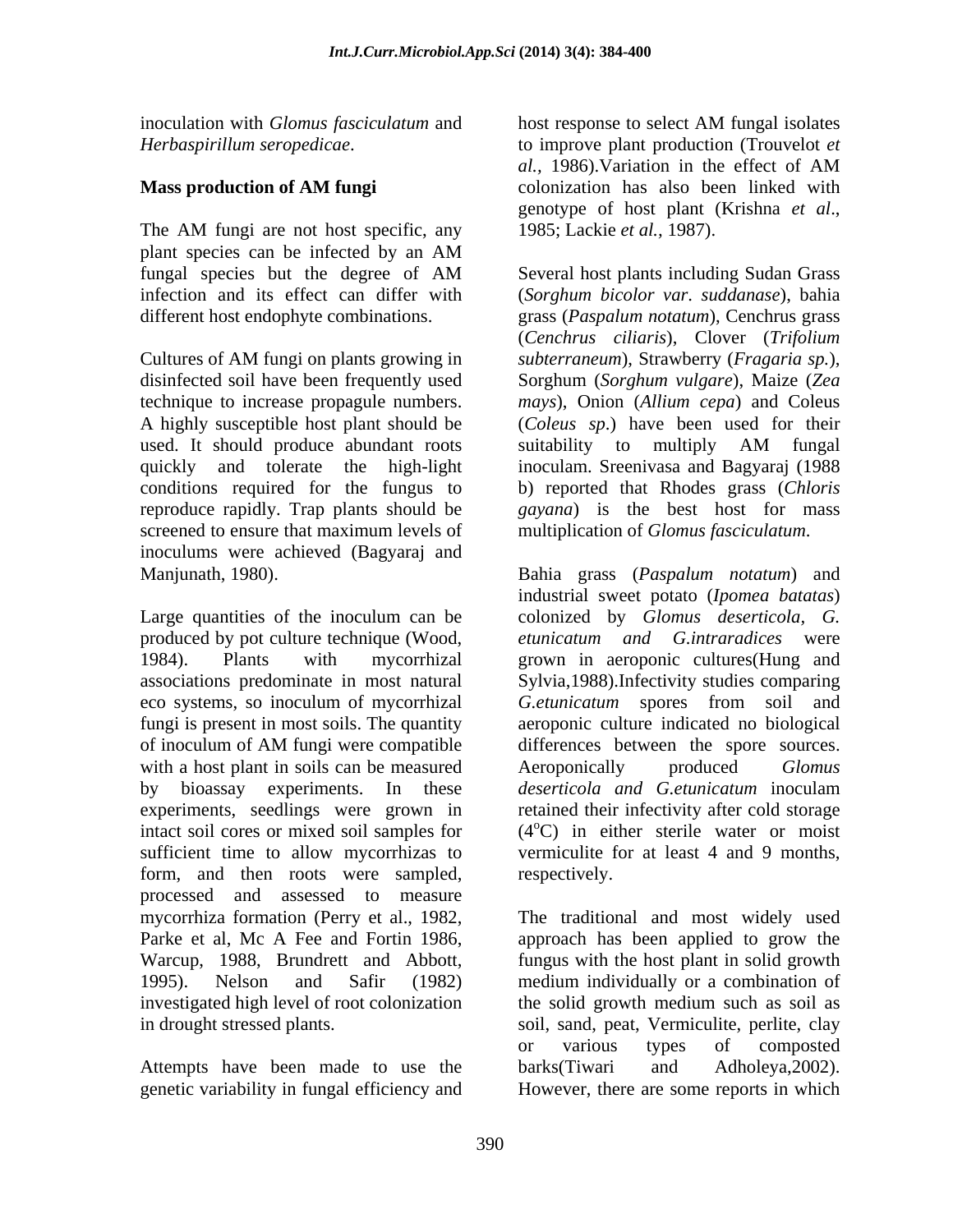Chenopods in the field and pot culture (Aquilera *et al.,* 1998, He *et al.,* 2002 and Johnson *et al.*, 1995). identification. AM fungi can be identified

Chourasia and Khare (2005) examined the four plant species viz. *Hordeum vulgare, Triticum aestivum, Phaseolus vulgaris and Phaseolus mungo* for mass production of consortium of AM fungi present in the Subba Rao(1993) reported that the *Glomus* rhizosphere soil. Such mass production of AM fungi was observed in terms of  $(\%)$  enzymes and amino acids resulting AM colonization, AM consortia was development of resistance in the host recorded in terms of height and dry weight plants. In 1995, he also suggested that of inoculated and uninoculated plants. *Glomus mosseae* is known to enhance the They observed that the *Hordeum vulgare* enzyme activity and arginine showed the highest colonization (92%) accumulation, which develops resistance and 74 spores per 25 g soil.

Christine *et al.,* (2006) investigated that, Cliquet and Stewart, (1993) reported that, invasion of AMF in grass lands of the AM fungi are well known to bring California. AM fungi colonizing roots were characterized with PCR means of increasing enzymatic activity. amplifications of the ITS (Integrated Panwar (1991) reported that nitrate sequence) region, cloning and sequencing. The reductase (NR) activity enhanced They also observed the significant effect significantly in the mycorrhizal inoculated of the presence of exotic grasses on the diversity of mycorrhizal fungi colonizing native plant roots. Dumas *et al.,* (1994) observed higher

decreased level of colonizing at high concentration of copper in *Glomus* soil phosphorus level in AMF inoculated plants of *Trifolium subterraneum*. AM propagules (Olsson et al., 1995).

Many species of fungi exhibit variation in Mungbean. enzyme banding patterns both in terms of total buffer soluble proteins (Seviour *et*  Udaiyan and Sugavanam (1996) reported *al.,* 1985) and specific enzymes (Alfenas that inoculation of *Glomus fasciculatum et al.,* 1984; Backhaus *et al.,* 1984 with plants of *Casuarina equisetifolia*,

AM colonization has been detected in Maghrabi and Kish, 1985), it is essential Maghrabi and Kish, 1985), it is essential that there should be similarities between isolates of the same species for identification. AM fungi can be identified within roots by differences in the mobility of specific fungal enzymes during polyacrylamide gel electrophoresis (Hepper *et al.,* 1986).

> Subba Rao(1993) reported that the *Glomus mosseae* enhanced the accumulation of enzymes and amino acids resulting development of resistance in the host enzyme activity and arginine in host plants.

the AM fungi are well known to bring about physiological changes in plants by reductase (NR) activity enhanced plants.

Louis *et al.,* (2006) observed that the *Nicotiana tabacum* and *Allium cepa* roots inoculated plants of *Aster tripolium L*. AM fungal colonizing significantly increases structures) and neutral lipids (located in plant phosphorus uptake, but decreases storage structures) are potentially useful **Effect of AM on host plant** the AMF inoculation increased the root, protein content in AM fungi inoculated than the un-inoculated plants. Fatty acids derived from abundant phospholipids of AM fungi (located in membrane for estimating the biomass of infective AM propagules (Olsson et al., 1995). Thakur and Panwar (1995) reported that shoot and total dry matter production in Mungbean.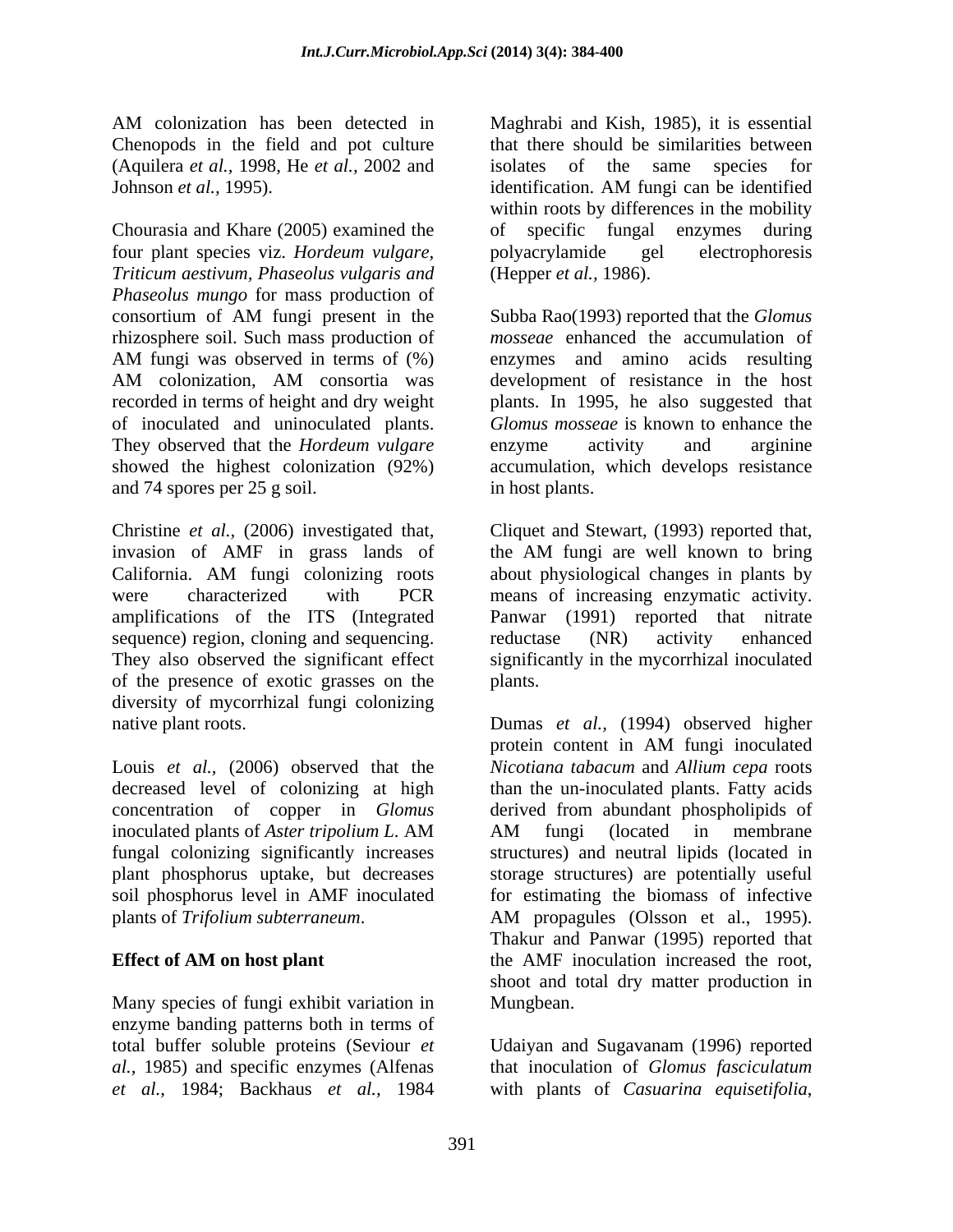results in the higher growth and biomass. increased in dry matter production, ester analysis in the spores of four AM rate. Sitaramaiah *et al.,* (1998) reported

The proposed model for carbon movement germination phases of the fungal life members of the newly identified phylum 2000;Lammers *et al.*, 2001). The amount fungal obligate symbionts forming

Ramesh *et al.,* (2000) reported that activity of alkaline phosphatase, super acid-β-glycerophosphatase. Bago *et al.*, as an indicator for both AM fungal may be central to the flow of carbon in the carbohydrates labeling after  ${}^{13}C_3$  glucose taken from host. Long term storage in rapid root colonization by the AM fungus. buffering of intracellular hexose levels activity (about 188% and 38%

Chinnamuthhu and Venkata Krishnan (2001) reported that combined application

Mudalagiriyappan et al., (1997) analyzed increased the yield of Sunflower. Madan *et*  that AMF inoculation significantly *al.,* (2002) reported the fatty acid methyl improved growth rate and net assimilation fungi *Glomus coronatum*, *G. mosseae*, that AMF inoculated plants increased calospora and found out that 16:1  $\omega$  5c to vegetative growth, total chlorophyll be the dominant fatty acid. Samanta *et al.,* content and uptake of nutrients like (2003) reported the increasing plant nitrogen, phosphorus, potassium, calcium height, number of leaves in combined and magnesium in maize plants. The application of phosphate solubilizer with of vermicompost with AMF significantly ester analysis in the spores of four AM *Gigaspora margarita* and *Scutellospora*  AMF.

in the AM symbiosis include translocation Ergosterol has been used as a biomass of fungal lipids as a central route of carbon indicator to compare the growth of AMF flow during both symbiotic and spore (Hart and Reader, 2002a and b). Most cycle(Bago *et al.,* 1999a;Bago *et al.,* Glomeromycota (Schubler *et al.,* 2001) of neutral lipids is usually higher than that arbuscular mycorrhizas contain sterol of phospholipids in AM fungi, since these other than ergosterol. Fujiyuoshi et al., fungi store a large proportion of their (2000) found that the mycelium collected energy carbon as neutral lipids (Olsson around roots colonized by *Gigaspora*  and Johansen, 2000). *margarita* has 0.63 mg ergosterol in soil members of the newly identified phylum fungal obligate symbionts forming other than ergosterol. Fujiyuoshi *et al.,* and roots (Hart and Reader, 2002a and b).

individual inoculation of AM fungi in *Pennisetum pedicellatum* enhanced the the occuurence fatty acid with that of oxide dismutase (SOD), Chitinase and organs). The fatty acid  $16:1$ ,  $\omega$ 5 was used (2000) suggested that the glyoxylate cycle phospholipids and neutral lipids in roots AM symbiosis. He carried out a study in and accumulation of AM fungal the analysis of storage and structural phospholipids in intraradical mycelium provided to AM roots and concluded that lipids of G. *intraradices* increased glycogen performs four roles in AM symbiosis viz.,sequestration of hexose and it decreases in the vesicles after initial spores, translocation from intra-radical mycelium to extra-radical mycelium and throughout the life cycle. respectively) than the un-inoculated plants Van Aarle and Olsson (2003) compared arbuscules and vesicles (lipid storage as an indicator for both AM fungal and in soil. The formation of arbuscules and accumulation of AM fungal closely related. n contrast, the neutral lipids of *G. intraradices* increased continuously in the intraradical mycelium rapid root colonization by the AM fungus. The inoculation with exotic AM fungi increased the root and shoot NR activity(about 188% and 38% of *Juniperus oxycedrus* even under stressed conditions(Alguacil,2006).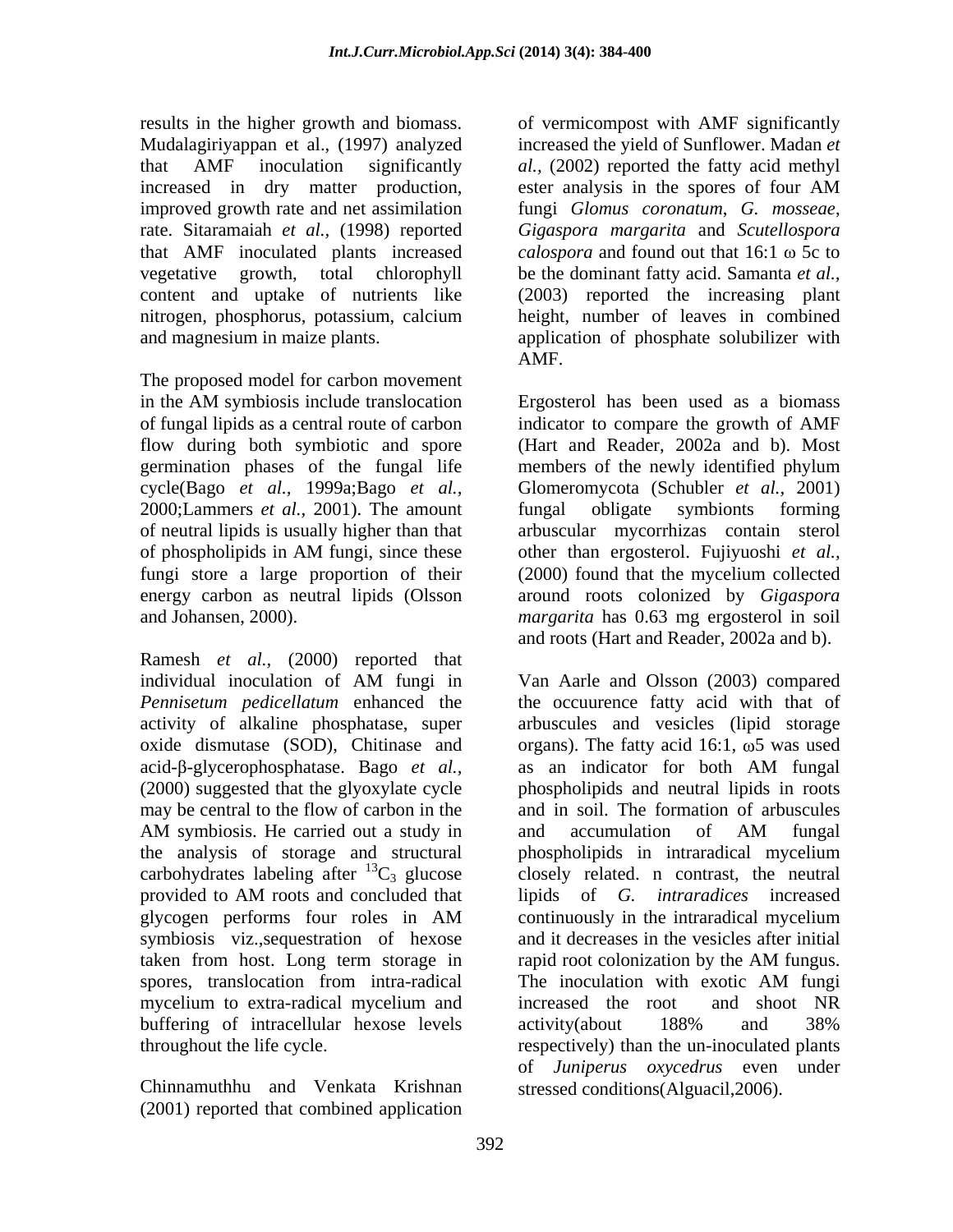Mukherjee and Rai (2000) reported that nutrients uptake (NPK) on *Medicago*  the highest grain yield in *Triticum aestivum* at levels of phosphorus by inoculation of *Pseudomonas striata* and root (Khan *et al.*,2008). The dual soil followed by *Glomus fasciculatum*. The interactive effect of seed inoculation (with showed synergistic effect on all mung *Rhizobium*) and phosphorus application on bean cultivars. Among form cultivars growth and yield of Chickpea was studied at Agronomic Research Area, University responsive to root nodulation, growth of Agriculture, Faisalabad (Hakoomat Ali parameters and grain yield (Manke *et al., et al.,* 2004). The results revealed that higher 1000- seed weight, seed yield and biological yield (256.10g, 3088.21 and Effects of phosphate solubilizing 7496.99 kg ha<sup>-1</sup>, respectively) were microorganisms (Glomus intraradices, obtained with seed inoculation and 90kg *Pseudomonas putida*, *P.aeruginosa*(Pa28),

when compared to control. Among the treatments maximum growth and biomass were recorded in *Rhizobium* +AM + Bhat *et al.*, (2010) studied the effect of *Azospirillum* combination and it was 156.8% more than the control. Mycorrhizae fungi on Green gram (Vigna

The efficacy of microbial bioagents for the conditions. There was a significant effect control of collar rot disease in chick pea of *Rhizobium* and VAM on nitrogen levels was studied (Ashraf Zahid *et al.,* 2007). on nodulation, yield parameters, yield, Maximum reduction in seedling mortality NPK content in grain and straw and crude was obtained in combination of *Rhizobium*  and VAM compared to control (100%

Inoculation effect of single and dual *Gigaspora rosea, Glomus intraradices* +

**Dual Effect of Biofertilizers** *Gigaspora rosea* and *Glomus etunicatum* + *Glomus intraradices* on the growth and *sativa* were examined and showed the significant increase in dry weight of shoot application of *Rhizobium* and VAM tested variety "Vaibhav" was found host 2008).

, respectively) were microorganisms (*Glomus intraradices*, P2O5ha-1 application (Inoc.1xP3). *P.alcaligenes, A. awamori)* and *Rhizobium*  The effect of biofertilizers like *Rhizobium*, and modulation yield and root-rot disease<br>AM seedling production of *Acacia nilotica* complex of chickpea under field was studied by Rajendran and Jayasree condition( Mohd. Sayeed Akhtar and (2007). They showed that the total length Siddiqui,2009). The result showed that the of seedlings and biomass were numberof nodules per root system was significantly increased in all the treatments significantly higher in plants inoculated Effects of phosphate solubilizing *sp*. Was examined on the growth, nodulation yield and root-rot disease complex of chickpea under field with Rhizobium sp. compared to control.

> Bhat *et al.,* (2010) studied the effect of *Rhizobium* and Vesicular Arbuscular Mycorrhizae fungi on Green gram (*Vigna radiata L.Wilczek*) under temperate protein content in grain.

seedling mortality). It was inferred that *Rhizobium* inoculation is a promising both the amendments used have fertilizer because it is cheap, easy to effectively improved various yield handle and improves plant growth and parameters by controlling the disease and seed quality. The growth and yield reducing seedling mortality. response of Chickpea (*Cicer arietinum*) to Vesicular Arbuscular Mycorrhizal with revealed that, the bacterized seeds showed seed inoculation with *Rhizobium sp*. was studied (Giri *et al*., 2010). Such result 14.06% in total length, 10.83% in total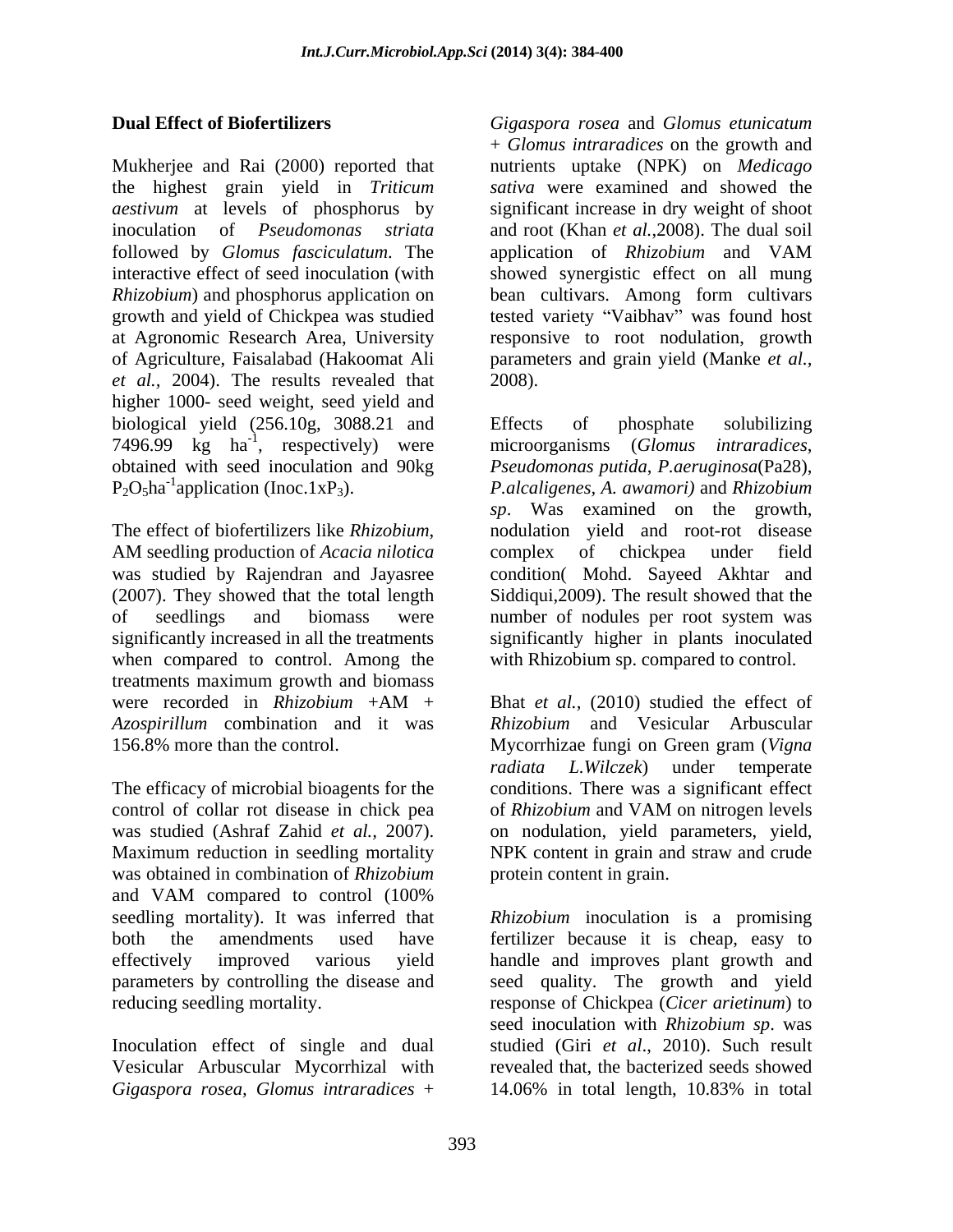weight and 9.0% on germination over mycommunically metal-<br>approximant and the synchron metal-<br>150. control in pot experiment.<br>Aquilera.L.E.. Gutierrez.J.R.. and

Arbuscular mycorrhizal fungi are associated with salt bushes *Atriplex spp.* ubiquitous in soil habitats and form (Chenopodiaceae) in arid zone, Nat. 17:291beneficial symbiosis with the roots of  $\frac{302}{4}$ .<br>
beneficial symbiosis with the roots of  $\frac{302}{4}$ .<br>
Alfenas, A.C., Jeng, R. and Hubbes, angiosperms and other plants. Most terrestrial plants associate with root colonizing mycorrhizal fungi, which improve the fitness of both the fungal and plant associates. Ubiquitous occurrence and importance of AM fungi for plant arbuscular mycorrhizas and induced drought growth is now a well established fact. Distribution and abundance of AM fungi<br>sewage sludge amended semi-arid soil. Plant vary greatly among different sites i.e. natural and manmade ecosystems Ashraf zahid, M., Muhammad Iqbal, S.H., Ali, A. (Chaurasia, 2001 and Gianinazzi-Pearson *et al.*, 1985). Natural soil offers consortium<br>in chick pea, *Pak I Bot*, 39(7): 2667-2672 of indigenous mycorrhizal fungi and often used as source of inoculam. AM fungi can Phytol.92: 533-559 cited in Parameswaran, P. be produced on a large scale by pot culture and Agustine, B.1988. Distribution and technique. The heneficial use of AM a ecology of a VAM in a scrub jungle. In: technique. The beneficial use of AM a secology of a VAM in a scrub jungle. In: inoculam in agriculture and raising and myconinzation given Asia. This Asian in agriculture and raising conference on Mycorrhizae (Ed.) nurseries has been reported (Muthukumar A.Mahadevan, N.Raman and K.Natarajan, *et al.,* 2001; Smith and Read, 1997).From the above review, AM fungi plays a key role in crop field management with biofertilizers. They are also environment friendly fertilizers and do not cause the forest ecosystem (Eds.) H.Lieth, and pollution of any sort. The method of the method of any sort. The method of the method of any sort.

The author is thankful to Dr. R. Sekar, PP. 801. Head, Department of Botany, Thiagarajar College, Madurai, Tamil Nadu, India his

- Abdul Mallik,M..2000.Association of arbuscular on their growth, nutrition and certain soil-<br> $S_0$   $\ddot{S}_1$ ,  $S_2$ ,  $S_3$ ,  $S_4$ ,  $S_5$ ,  $S_6$ ,  $S_7$ ,  $S_8$ ,  $S_7$ ,  $S_8$ ,  $S_8$ ,  $S_9$ ,  $S_8$ ,  $S_9$ ,  $S_9$ ,  $S_9$ ,  $S_9$ ,  $S_9$ ,  $S_9$ ,  $S_9$ ,  $S_9$ ,  $S_9$ ,  $S_9$ ,  $S_9$ borne diseases, Ph.D. Thesis, Bharathidasan University, Tiruchirapalli,S.india,pp.104.
- Abbot, L. K. and Robson, A. D. 1991. Factors influencing the occurrence of arbuscular

mycorrhizae, *Agri. Ecosyst. Environ*,35:121- 150.

- Aquilera, L.E., Gutierrez, J.R., and Moreno,R.J.,1998, Arbuscular mycorrhizae *(Chenopodiaceae*) in arid zone,*Nat*.17:291- 302.
- Alfenas,A.C., Jeng,R. and Hubbes, M.,1984,Isoenzymes and protein patterns of isolates of *Cryphonectria cubensis* differing in virulence.*Canad.J.Bot*.,62: 1756-1762.
- Alguacil, Carabaca, F., P. Diaz-Vivancos, J.A., Hernandez. and A.Roldan,2006, Effects of arbuscular mycorrhizas and induced drought stress on antioxidant enzyme and NR activities in *Juniperus oxycedrus*.*L*.grown in composted sewage sludge amended semi-arid soil, *Plant and Soil*,279:209-218.
- and Hussain, S.,2007, Efficacy of microbial bioagents for the control of collar rot disease in chick pea, *Pak.J.Bot*., 39(7): 2667-2672.
- Azcon-Aquilar, R. and Barea, J.M.1982. New Phytol.92: 533-559 cited in Parameswaran, P. and Agustine, B.1988. Distribution and ecology of a VAM in a scrub jungle. In: Mycorrhizae for green Asia. First Asian Conference on Mycorrhizae (Ed.) A.Mahadevan, N.Raman and K.Natarajan, Univ. of Madras, pp.91-94.
- Backhaus,D., Willets, H.J. and Adam, D.,1984, Electrophoretic studies of Botrytis species, *Trans.Br.Mycol.Soc*.,77:401-408.
- Bagyaraj,D.J.,1989.Mycorrhizae, In: Tropical rain forest ecosystem (Eds.) H.Lieth, and M.J.A.Werger, Elsevier Science Pub., Amsterdam,pp:537-545.
- **Acknowledgement** Bakshi,B. K.,1974,Mycorrhiza and its role in Forestry, Forest Res.Inst. Dehradun, India,
- continuous help and encouragement. photon microscopy, *Protoplasma*,209: 77-89. Bago, B., Zipfel,W., Williams, R.C. and Piche, Y.,1999a.Nuclei of symbiotic arbuscular mycorrhizal fungi as revealed by *in vivo* two-
- **References** Carbon metabolism and transport in arbuscular Bago,B., Shachar-Hill, Y.and Pfeffer, P.E., 2000, Carbon metabolism and transport in arbuscular mycorrhizae, *Pl.Physiol*., 124:949-957.
	- mycorrhizae with some varieties of  $\alpha$  summarized in  $\alpha$  summarized in  $\alpha$  summarized in  $\alpha$  summarized in  $\alpha$ Tobacco(*Nicotiana tobacum L*.) and its effect Bagyaraj,D.J. and Manjunath,A.,1980, Selection of a suitable host for mass production of arbuscular mycorrhizal inoculam, *Plant and soil*, 55: 495-498.
		- Beena,K.R., Raviraja,N.S. and Arun,A.B. and Sridhar, K.R., 2000, Diversity of arbuscular mycorrhizal fungi on the coastal sand dunes of the Western coast of India,*Curr.Sci*.,79:1459- 1466.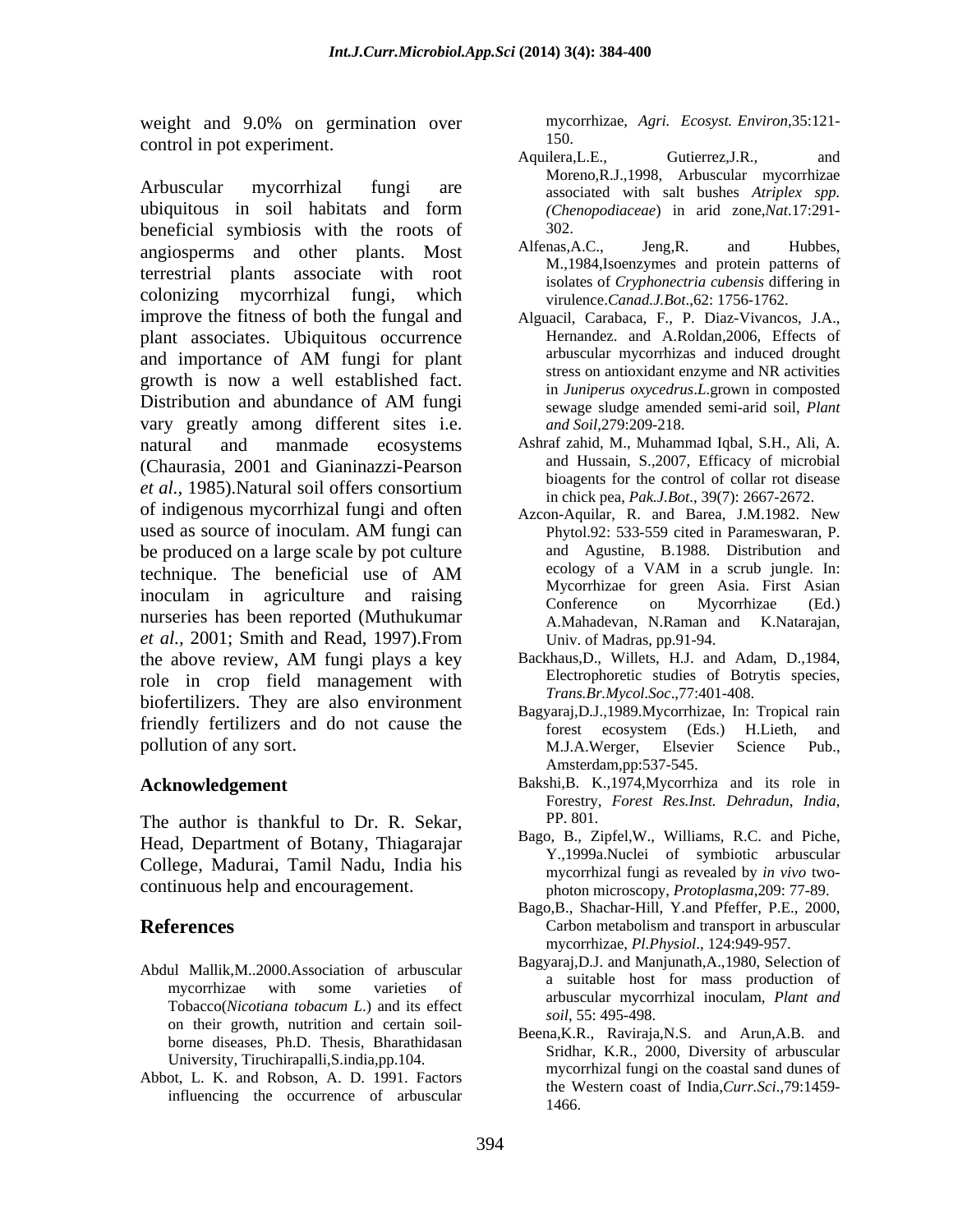- Bergan, M. and Koske, 1981. Trans.Br. Mycol. and Agustine, B.1988. Distribution and Mycorrhizae for green Asia. First Asian
- Bhaskaran,C.,1997,Studies on imparting saline
- 
- phosphate availability, *Ann.Rev.Pl.Physiol*.,<br>24:225-252. Duchense,L.C.,Peterson,R.L., and Ellis, B.E.,
- Brundrett,M.C., and Abbott, L.K.,1995, 1989, The future of ectomycorrhizal fungi as
- \*Camrgo-Ricalde,S.I., Dhillison,S.S. and Jimenez caducifolia" communities in the semiarid 4: 215-221.
- Champawat,R.S.,and Pathak,V.N., 1993, Effect of Vesicular-arbuscular mycorrhizal fungi on *Indian J.Mycol.Pl.Pathol*.,23(1):30-34.
- Chaurasia,B. and Khare,P.K.,2005,*Hordeum*  Eriksen,M.,Bjureke,K.E. and Dhillion,S.S., 2002, *vulgare*: A suitable host for mass production
- Chiariello, N., Hickman,J.C.and *Environmental Biology*, 2(1): 31-39. community of annual plants, *Soil.Sci*.,217:941-
- Chinnamuthu,C.R. and Vengatakrishnan, Horikoshi, T., 2000. Estimation of mycelial sunflower. *Madras Agri.J*.,88(7-9):424-427.
- Christine,V., Hawkes,Jaynes Belnap, Carla,D., Antonio and Mary K. Fire stone,2006, Arbuscular mycorrhizal assemblages in native

plant roots change in the presence of invasive exotic grass. *Plant and Soil*, 281:360-380.

- Soc. 83: 157-158. Cited in Parameswaran, P.  $*$ Cliquet, B.J. and Stewart, R.G., 1993, \*Cliquet,B.J. and Stewart, R.G., 1993, *Pl.Physiol*.,101:865.
- ecology of a VAM in a scrub jungle. In: Conference on Mycorrhizae (Ed.) responses associated with localized and A.Mahadevan, N.Raman and K.Natarajan, systematic resistance to *Phytophthora* Univ. of Madras, pp.91-94. The contract of Madras, pp.91-94. tolerance to sesame with arbuscular *Microbe Interactions*.11: 1017-1028. Cordier, C, Pozo, M.J., Barea ,J.M., Gianinazzi ,S&Gianinazzi-Pearson,V.1998,Cell defence systematic resistance to *Phytophthora parasitica* induced by an arbuscular mycorrhizal fungus.*Molecular Plant*
- mycorrhizal fungi from native saline soils, Cousins, J.R., Hope, D., Gries, C. and *Ph.D.Thesis, Bharathidasan University,* Stutz,J.C.,2003, Preliminary assessment of *Tiruchirapalli, India*.pp.96. arbuscular mycorrhizal fungal diversity and Bhat,M.I.,Rashid, **A.,Faisul-ur-Rasool.**, community structure in an urban ecosystems, Mahdi, S.S., Haq, S.A. and Raies A, *Mycorrhiza*, 13: 319-326. Cousins,J.R.,Hope,D., Gries,C. and *Mycorrhiza*,13 : 319-326.
- Bhat.,2010, Effect of *Rhizobium* and Vesicular Deepadevi, M., Basu, M.J., and Santhaguru, arbuscular mycorrhizae fungi on green Gram K.2010, Response of Sorghum bicolor(L.) (*Vigna radiata L.Wilczek*) under temperate Monech to dual inoculation with *Glomus*  conditions. *Research Journal of Agricultural Sciences.*, 1(2):113-118. The serve of the serve of the serve of the serve of the serve of the serve of the serve of the serve of the serve of the serve of the serve of the serve of the serve of the serve of the serve of Bisleski,R.L.,1973,Phosphate transport and Physiology, 36(3-4):176-182. K.2010, Response of *Sorghum bicolor(L.) fasciculatum* and *Herbaspirillum seropedicae*.General and applied Plant Physiology, 36(3-4):176-182.
	- Mycorrhizal fungus propagules in the jarrh biological control agents, *Phytoprotection*. 70:51-57. forest. I. Spatial variability in inoculam levels.  $70:51-57$ .
	- *New Phytol*.131: 461-469. Gonzalez,C.,2003, Mycorrhizal perennials of S.,1994, Changes in polypeptide patterns in the "matorral xer $\sim A^3$  filo" and the "selva baja tobacco roots by *Glomus* species, Mycorrhiza, Dumas,G.E., Guillaume, P.,Tahiri, A.A.,Gianinazzi-Pearson, V. and Gianinazzi, tobacco roots by *Glomus* species, *Mycorrhiza*, 4: 215-221.
	- Tehuac~A<sub>j</sub>n-Cuicatl~A<sub>i</sub>n Valley, Elango,K.V.,2004,Studies on the effect of native Mexico.,13(2):77-83. arbuscular mycorrhizal fungi and plant growth growth and nutrition uptake of pearl millet, *L.,Ph.D.Thesis, Bharathidasan University,* promoting rhizomicroorganisms on growth and productivity of *Gloriosa superba Tiruchirapalli, India*,pp.124.
		- *Mycorrhiza,*12(3):117-123.
	- of arbuscular mycorrhizal fungi from natural Fa Yuan Wang and Zhao Yong shi., 2008, soil.*J.Applied ecology and environmental* Biodiversity of Arbuscular Mycorrhizal Fungi *research*.4(1):45-53. in China: a Review. *Advances in*
	- Mooney,H.A.,1982, Endomycorrhizal role for Francis,R.and Read,D.J.,1984, Direct transfer of interspecific transfer of phosphorus in a cabon between plants connected by arbuscular mycorrhizal mycelium, *Nature.*,307:53-56.
	- 943. Fujiyoshi,M., Nakatsubo, T., Ogura, S. and A.S.,2001,Effect of integrating inorganic biomass of arbuscular mycorrhizal fungi fertilizer with vermicompost and vesicular arbuscular mycorrhizae on the productivity of *Kummerowia striata* by ergosterol analysis, associated with the annual legume *Ecol.Res*., 15: 121-131.
		- Gerdemann., J.W.1968, Vesicular arbuscular mycorrhiza and plant growth *Annu.Rev.Phytopath*.6: 397-418.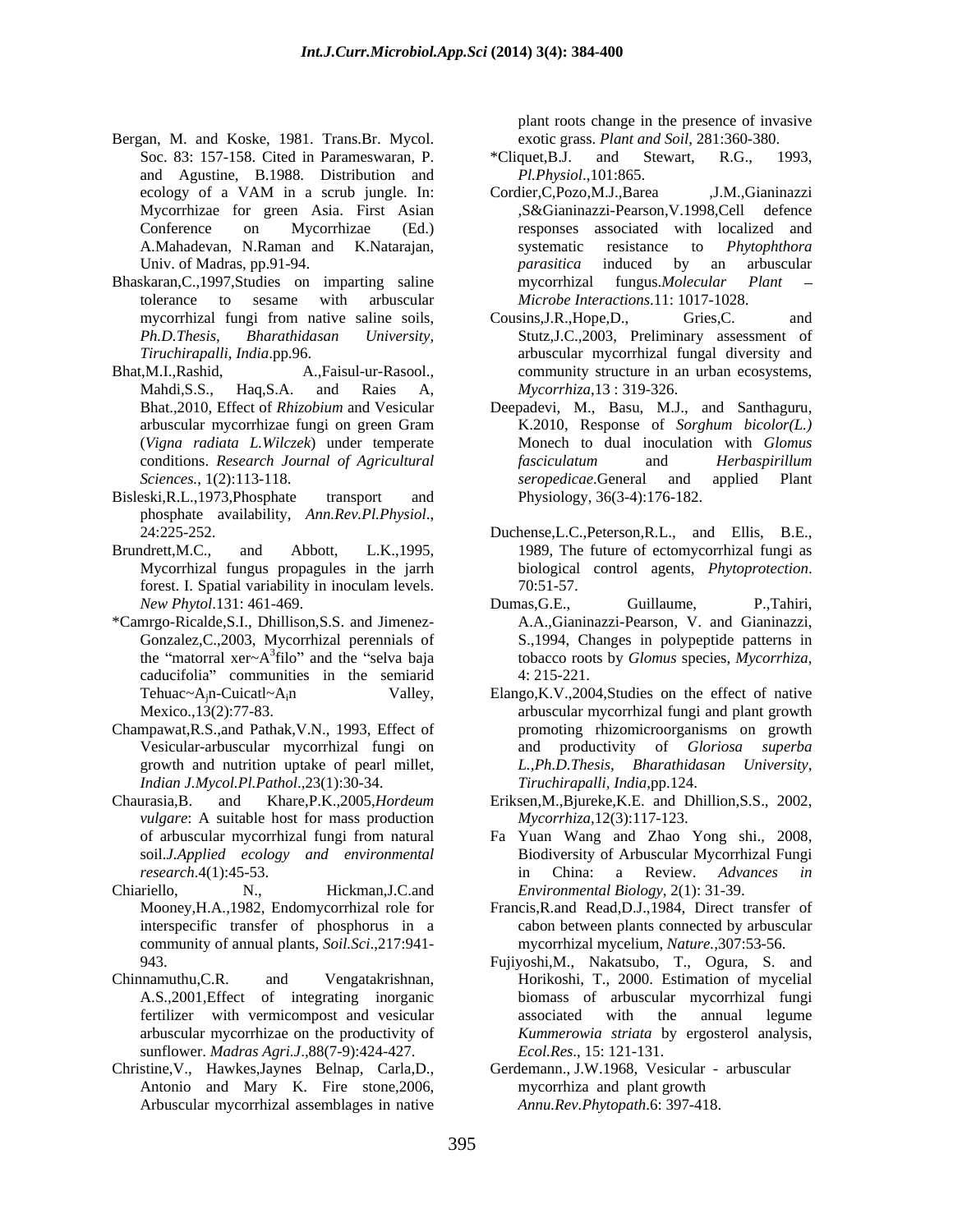- Gerdemann, J.W. and Bakshi, B.K., 1976, Fransson, P.M.A., 1999, Natural C-13
- Gerdemann,J.W. and Trappe, J.W.1974. The *Mycologia Memoir*, 5:76.
- 
- Giri, Nishita and N.C.Joshi., 2010, Growth and yield response of Chickpea (*Cicer arietinum*)
- Gopinathan,S., Nagarajan,N. and Raman,N.,1991, of Servaroyan Hills of Tamil Nadu, India. *In:*
- under drought stress. *New.Phytol*.105:411-419.
- resistence expressed by endomycorrhizal
- application on growth and yield of Chick
- Smith,S.E.,1983,MycorrhizalSymbiosis,*Acade mic Press,New York*,p.483.
- 
- Hart, M.M. and Reader, R.J., 2002b, Host plant benefit from association with arbuscular
- Hepper, C.M., Sen, R.and Maskell, C.S.,1986, Identification of arbuscular mycorrhizal fungi (*Zea mays L.*) on the basis of enzyme mobility during polyacrylamide gel electrophoresis, Khade, S.W. and Rodrigues, B.F., 2003,

Hogberg,P.,Plamboeck,A.H., Taylor,A.F.S., and

Endogonaceae of India: two new species,*Trans.Br.Mycol.Soc.,*66: 340-343. host-origin of carbon in mycorrhizal fungi in Endogonaceae in the pacific North-west, *Academy of Sciences of the United States of* Fransson, P.M.A.,1999, Natural C-13 abundance reveals trophic status of fungi and mixed forests. *Proceedings of the National America,* 96:8534-8539.

- Giovannetti,M.Sbrana,C.(1998).Meeting a non- Horton,T.R., Bruns,T.D., and Parker,V.T.,1999, host: the behavior of AM Ectomycorrhizal fungi associated with fungi.*Mycorrhiza*.8:123-130. Arctostaphylos contribute to *Pseudotsuga*  Ectomycorrhizal fungi associated with *menziesii* establishment, *Canad.Journal of Bot*.77: 93-102.
	- to seed inoculation with *Rhizobium sp*. *Nature and Science*.8(9):232-236. Influence of Vesicular-arbuscular mycorrhiza Survey of endomycorrhizal spores in the forest orientations in Leucaena leucocephala(Lam) Huang,R.S.,Smith,W.K.and Yost,R.S.1985, growth, water relations and leaf dewit. *New.Phytol*.99:229-243.
- *Proceedings of the Second Asian Conference on Mycorrhiza [I.Soeriannegara and Supriyanto (eds.)], (Abstr.)*,pp.274. Graham,J.H,Syvertsen,J.P. and Smith,M.L.1987, eulture, Applied and Environmental, Water relations of mycorrhizal and *Microbiology*, 54(2): 353-357. Hung,Ling-Ling.L. and Sylvia,David.M,1998, Production of Vesicular-Arbuscular Mycorrhizal Fungus Inoculum in Aeroponic culture, *Applied and Environmental*, *Microbiology*,54(2): 353-357.
	- phosphorus- fertilized non-mycorrhizal citrus Jeffries,1987, Use of mycorrhiza in agriculture,*Cri.Rev.Biotech*.,5:319-357.
- Grandmaison,J., Olah ,G.M., Van Johnson,N.C., Pfleger,F.L., Crookston, R.K., Calsteren,M.R.,&Furlan.,V. 1993, Simmons, S.R. and Copeland, P.J. 1995, Characterization and localization of plant Arbuscular Mycorrhizas respond to corn and phenols likely involved in the pathogen Sovabean cropping history, New Soyabean cropping history, *New Phytol*.,117:657-663.
- roots, *Mycorrhiza*.3: 155-164. Kandaswamy,D., Rangarajan, M., Oblisami, Hakoomat Ali, Muhammad Azam Khan. And Shakeel Ahamad Randhawa.,2004, Interactive Mycorrhiza Round Table [K.G.Mukherji, effect of seed inoculation and phosphorus and A.K.Oka, J.Raj and K.V.B.R. Tilak, G.,Narayanan,R.and Ponniah,C.,1988, In: A.K.Oka, J.Raj and K.V.B.R. Tilak, (eds.)],pp.111-118.
- pea(*Cicer arietinum L.*), *International journal* Kapoor,A. and Mukerji,K.G.,1990, A strategy for *of Agricultural Biology*, 1560-8530:06-1-110- selection and application of arbuscular 112. mycorrhizal fungi. In: *Current Trends in* Harley,J.L. and *Mycorrhizal Research [B.Jalali and H.Chand (eds.)], Haryana Agricultural University, Hissar, India,* pp139-140.
- Hart, M.M. and Reader, R.J., 2002a, Taxonomic Kehri,H.K.,Chandra,S.and Maheswari, S.,1987, basis for variation in the colonization strategy Occurrence and intensity of arbuscular of arbuscular mycorrhizal fungi, *New Phytol*., 153: 335-344. mycorrhizal fungi in weeds, ornamentals and cultivated plants at Allahabad and adjoining areas. *Mycorrhiza Round Table Proceedings of the workshop, JNU, New Delhi*,pp.273-283.
	- mycorrhizal fungi: variation due to differences Khan,I.A., Ayub,N., Mirza, S.N., Nizami, S.M. and in size of mycelium , *Biol.Ferti.Soils*,36: 357- Azam, M.,2008, Synergistic effect of dual 366. The set of the set of the set of the set of the set of the set of the set of the set of the set of the set of the set of the set of the set of the set of the set of the set of the set of the set of the set of the set inoculation (Vesicualr- arbuscular mycorrhizae) on the growth and nutrients uptake of *Medicago sativa*, *Pak.J.Bot*.,40(2): 939-945.
	- in roots of leek(*Allium porrum*) and maize Khade, S.W. and Rodrigues, B.F., 2002. *Tropical Ecol*., 43(2):251-256.
	- *New Phytol*.,102:529-539. Occurrence of arbuscular mycorrhizal fungi in Khade,S.W. and Rodrigues, B.F., 2003, tree species from Western Ghats of Goa, India,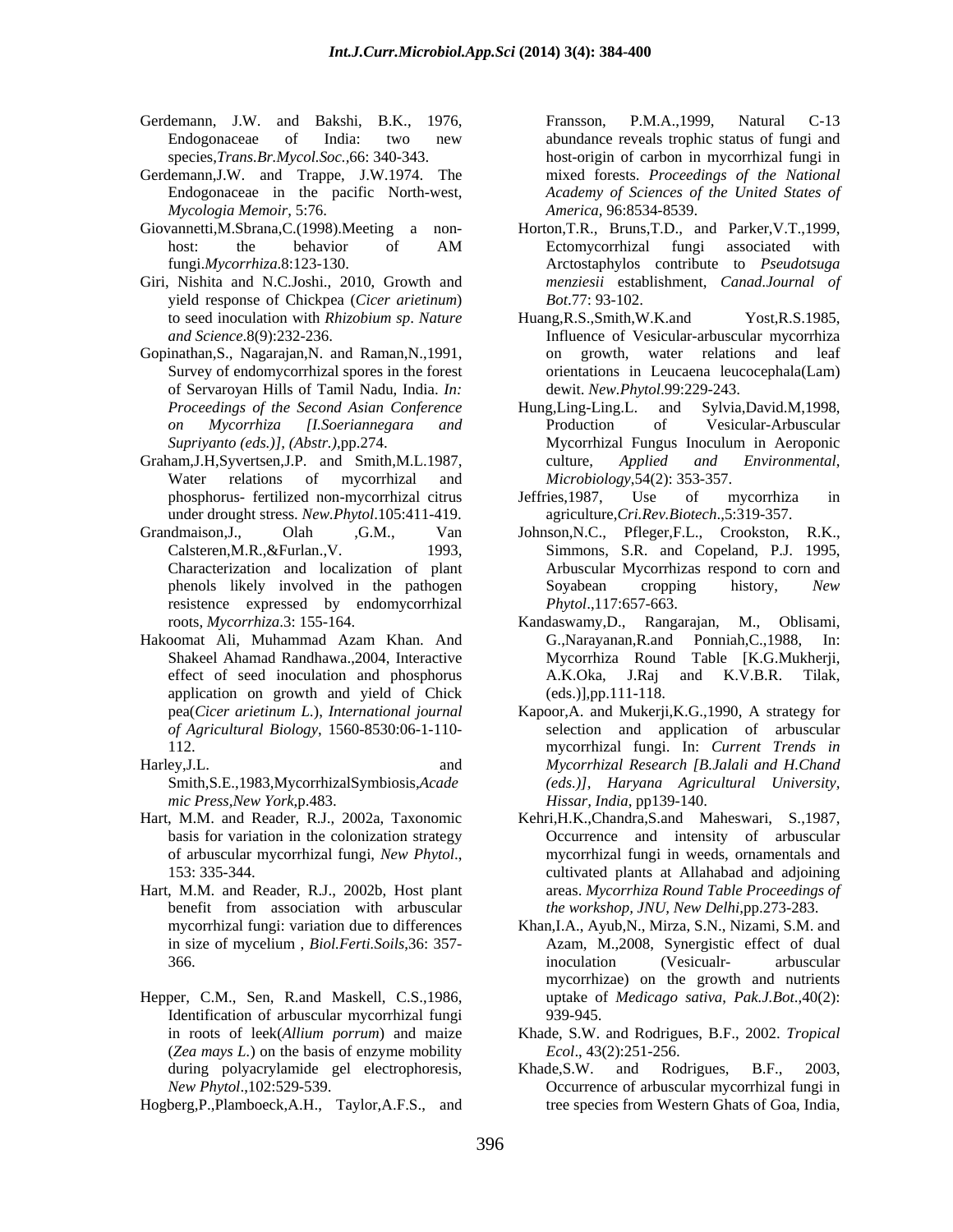*J.Trop.Fore.Sci.,*15: 320-331.

- A.Mahadevan, N.Raman and K.Natarajan,
- Krishna, K.R., Shetty, K.G., Dart, P.J. and variation in mycorrhizal colonization and
- Kumaran,K. and Santhanakrishnan,P.,1995, grasses in industrially polluted soils and its *sinensis (L.) O Kuntz*) soil. *Proceedings of the In: Mycorrhizae: Biofertilizers for the*
- the morphology of arbuscular mycorrhizal 3(2): Print ISSN: 0973-7456.<br>
fungus Glomus versiforme, *Symbiosis*, 3:147- Manoharachary, C.and Rao, P.R., 1
- Lammers,P., Jun,J., Abubaker, J., Arreola, R., Gopalan, A., Bago, B., Hernandez-Sebastia, Shachar Hill, Y., 2001, The glyoxylate cycle
- Lekha,K.S., Sivaprasad,P., Joseph, P.T. and *S.Singh(eds.)]*,pp.81-85.
- Lewis,J.D. and Koide,R.T.,1990, Phosphorus Michelson,A. and Rosendahl,S.1990. The effect of
- Louis, M., Carvalho, Isabel Cacador, M. Amelia Soil.124:7-13.
- Li, X.L., Marschner,H. and George, E., 1991,
- Little, L.R. and Maun, M.A.1996, The 'Ammophila problem' revisted: role for mycorrhizal fungi.

*Journal of Ecology*.84:1-7.

- Khaliel, A.S. 1988. Incidence of VAM in some Madan, R., Pankhurst, C., Hawke, B. and Smith, S., desert plants and correlation with edaphic 2002. Use of fatty acids for identification of factors. In:Mycorrhizae for Green Asia. First Asian Conference on Mycorrhizae. (Ed.) AM spores in soil, Soil Biol. Biochem., 34:125-Madan,R., Pankhurst, C., Hawke, B. and Smith, S., AM fungi and estimation of the biomass of AM spores in soil, *Soil Biol.Biochem*., 34:125- 128.
	- Univ. of Madras, Madras, pp: 56-59. Maghrabi,H.A. and Kish,L.P.,1985, Isoenzyme Andrews, D.J.,1985, Genotype dependent and Ascossphaera aggregate, characterization of *Ascosphaera proliperda* and *Ascossphaera aggregate*, *Mycologia*,77:358-365.
	- response to inoculation of pearl millet, Mahesh, V., 2002, Studies on arbuscular *Pl.Soil*,86:113-125. mycorrhizal fungi associated with some Arbuscular mycorrhizal fungi in tea (*Camellia*  influence on effluent tolerance of *Sorghum Third National Conference on Mycorrhizae.* Mahesh,V., 2002,Studies on arbuscular *bicolor(L.)* Moench.,Ph.D.Thesis, Bharathidasan University, Tiruchirapalli, Tamil Nadu, India,pp.155.
- *Future.[V.Adholeya and S.Singh (eds.)],*pp.33- Manke, N.M.,Potdukhe, S.R., Bramhankar,S.B. 37. and Padghan, P.R., 2008, Effect of Rhizobium Lackie, S.M., Garriock, M.L., Peterson, R.L. and and VAM on growth parameters and yield of Bowley, S.R., 1987, Influence of host plants on mungbean. Journal of Plant Disease Sciences. and Padghan, P.R., 2008, Effect of Rhizobium and VAM on growth parameters and yield of mungbean. *Journal of Plant Disease Sciences*. 3(2): Print ISSN: 0973-7456.
	- fungus Glomus versiforme, *Symbiosis*,3:147- Manoharachary,C.and Rao,P.R.,1991, Arbuscular 158. mycorrhizal fungi and forest trees. *In: Proceedings of the Second Asian Conference on Mycorrhiza*,pp.39.
	- C., Allen, J.W., Douds,D.D.,Pfeffer, P.E. and Marschner,H.and Dell,B.,1994, Nutrient uptake in mycorrhizal symbiosis, *Pl.Soil*,159:89-102.
	- in an arbuscular mycorrhizal fungus. Carbon Mc A Fee, B.J. and Fortin,J.A.,1986, Comparative flux and gene expression, *Pl.Physiol*., 127: 1287-1298. ectomycorrhizal inoculation of conifer effects of the soil microflora on ectomycorrhizal inoculation of conifer seedling. *New Phytol*. 108: 108-443.
	- Vijayan, M., 1995, *Glomus fasciculatum*-a Mehrotra,V.S., 1995, Arbuscular mycorrhizal predominant arbuscular fungus associated with associations in plants colonizing overburdened black pepper in forest soils of Kerala, soil at an open coal mine site. *Proceedings of Proceedings of the Third National Conference on Mycorrhiza. In: Mycorrhizae: Biofertilizers Mycorrhizae. In: Mycorrhizae : Biofertilizers for the Future[V.Adholeya and for the Future.[V.Adholeya and S.Singh the Third National Conference on (eds.)],*pp.22-29.
	- supply, mycorrhizal infection and plant VA mycorrhizal fungi, Phosphorus and offspring vigour. *Functional Ecology*.4: 695- drought stress on the growth of *Acacia nilotica* 702. and *Leucaena leucocephala* seedlings. *Plant Soil*.124:7-13.
	- Martins- Loucao,2006, Arbuscular Mohankumar,V.and Mahadevan,A.,1988, Seasonal Mycorrhizal fungi enhance root cadmium and copper accumulation in the roots of the salt of arbuscular mycorrhizal fungi in tropical marsh plant *Aster tripolium,L*.,*Pl.Soil*,285:161- forest. *In: First Asian Conference on* 169. *Mycorrhizae [A.Mahadevan, N.Raman, and* changes in spore density and root colonization *K.Natarajan (eds.)],*pp.77-79.
	- Acquisition of Phosphorus and copper by Mohd Sayeed Akhtar and Zaki A.Siddiqui.,2009, arbuscular mycorrhizal hyphae and root to Effects of phosphate solubilizing micro shoot transport in white clover, *Pl.Soil.,* organisms and *Rhizobium sps.* On the growth, 136:49-57. nodulation, yield and root-rot disease complex of Chick pea under field condition. *African Journal of Biotechnology*., 8(15): 3489-3496.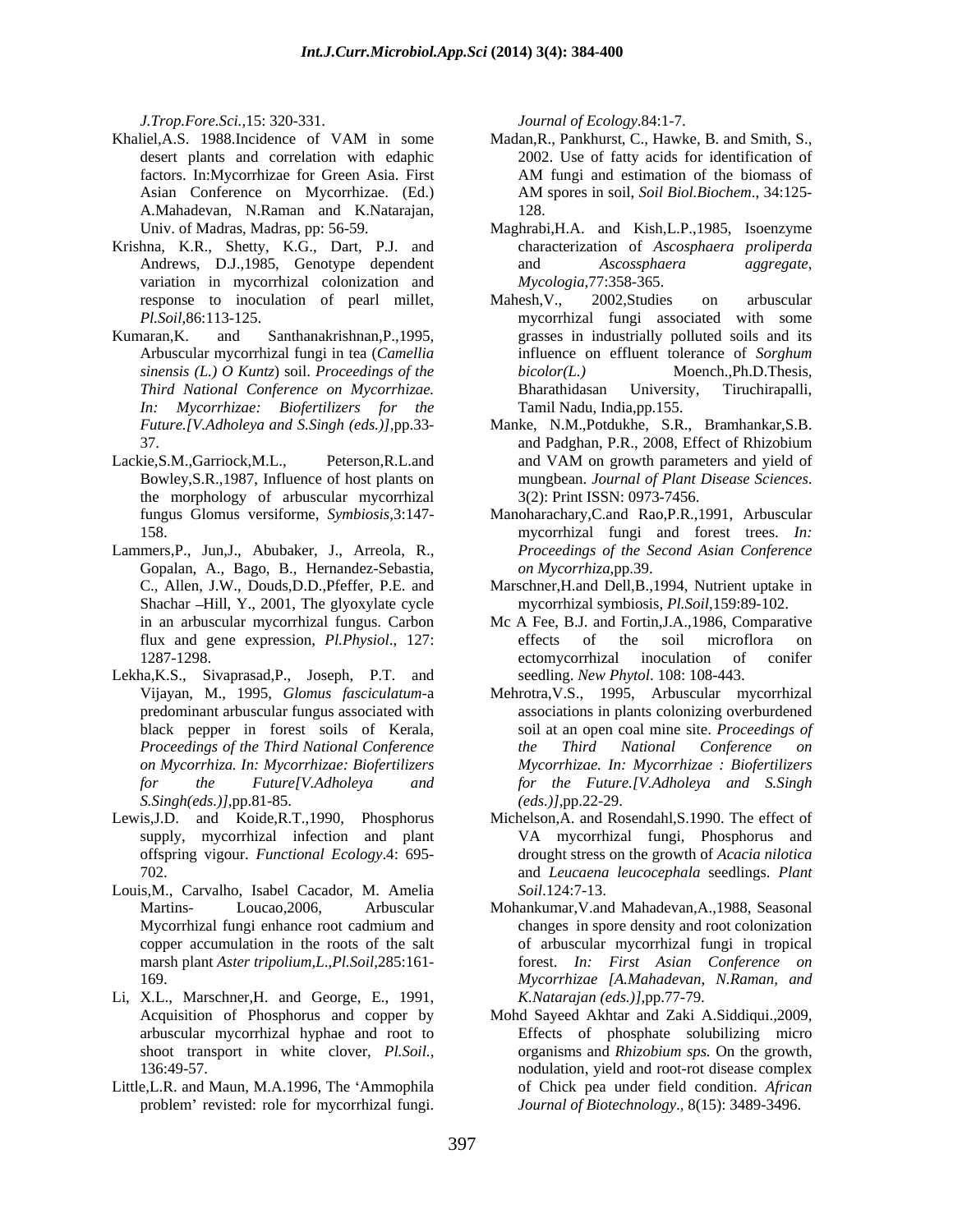- Morin, C., Samson, J. and Dessureault mycorrhizal fungus for *Leucaena* a M.,1999,Protection of black spruce seedlings breliminary report, *Leucaena Res.* against Cylindrocladium root rot with ectomycorrhizal fungi. *Canadian Journal of*
- Morton ,J.B. and Benny,G.L., 1990,Revised (Zygomycetes): A new order, Glomales, two Gigasporaceae, with an abundance of
- Morton ,J.B. and Redecker,D., 2002, Two new paraglomaceae, with two new genera
- Mosse, B.1981. Vesicular- Arbuscular Mycorrhiza Nadu, *J. Ecobiol.*, 18:32<br>research for tropical agriculture. Hawaii Ojala, J.C., Jarrel, J.M.,
- Veeranna, S. and Najappa, H.V., 1997, sources of phosphate solubilizers and pp: 56-59.
- Mukherjee, P.K. and Rai, R.K.,2000, Effect of solubilizing bacteria on growth, yield and
- Muller, I. and Hofner,W.,1991, Influence of arbuscular mycorrhiza on phosphorus uptake
- mycorrhizal fungi associated with *Cichorium intybus L.,* Ph.D. Thesis, Bharathidasan
- Western Ghats of Southern India, *National*
- Muthukumar, T. Udaiyan, K. and Shanmugavel, P., 2004, Mycorrhiza in Sedges- an overview.
- 

mycorrhizal fungus for *Leucaena*- a preliminary report, *Leucaena Res. Reports*,7:61-62.

- *Botany*.77:169-174. Nelsen,C.E. and Safir, G.R.1982. Increased classification of arbuscular mycorrhizal fungi drought tolerance of mycorrhizal onion plants caused by improved phosphorus nutrition.*Planta*.154:407-413.
- new sub orders, Glominae and Gigasporinae, Newman,E.I. 1988, Mycorrhizal links between and two new families, Acaulosporaceae and plants: their functioning and ecological significance,Adv.Eco.Res.,18:243-270.
- Glomaceae, Mycotaxon.,37:471-491. Newsham,K.K., Fitter, A.H. and Watkinson, A.R., families of Glomales, Arachaeosporaceae and 1995, Arbuscular mycorrhiza protect on annual grass from root pathogenic fungi in the field,*J.Ecol.*,83:991-1000.
- Arachaeospora and Paraglomus, based on Nirmala,P.and Selvaraj,T.,2005, Abundance of concordant molecular and morphological arbuscular mycorrhizal fungi in Ipomeoa in characters, Mycologia,93(1): 181-195. coastal sand dune soils of South coast of Tamil Nadu, *J.Ecobiol*.,18:321-325.
- research for tropical agriculture. Hawaii Ojala, J.C., Jarrel, J.M., Menge, J.A. and<br>Institute of Tropical Agriculture and Human Johnson, E.L.V. 1983, Soil. Soi. Soc. Am. J. 47: 758-Institute of Tropical Agriculture and Human Johnson,E.L.V.1983,*Soil.Sci.Soc.Am.J.*47:758- Resources, Univ. of Hawaii, Research 962. Cited in A.S.Khaliel,1988. Incidence of Bulletin. 194:82. Sulletin. 194:82. Mudalagiriyappan,C.A., Agasimani, K.K., with edaphic factors. In: Mycorrhizae for Nutrient recovery and balance sheet of mycorrhizae (Ed.) A. Mahadevan, N.Raman nitrogen and phosphorus as influenced by and K.Natarajan, Univ. of Madras, Madras, Ojala,J.C., Jarrel,J.M., Menge,J.A. and VAM in some desert plants and correlation Green Asia. First Asian Conference on pp: 56-59.
	- phosphate on groundnut. *Mysore.J.Bot*.32: 143-148. Soderstrom, B.,1995, The use of phospholipids arbuscular mycorrhizae and phosphate biomass of arbuscular mycorrhizal fungi in Olsson, P.A., Baath, E. and Jakobsen, I. and neutral lipid fatty acids to estimate soil, *Mycol.Res*.,99: 623-629.
	- phosphorus uptake in wheat (*Triticum* Olsson, P.A. and Johansen, A., 2000, Lipid and *aestivam*), *Indian. J. Agron.* 45(3): 602-607. **Fatty acid composition of hyphae** and spores of mycorrhizal fungi at different growth stages, *Mycol.Res*.,104: 429-434.
- and recovery potential of maize (*Zea mays L.*) Cosonubi, O., Bakare, O.N. and Mulongy, under water-stressed conditions, K.1992.Interactions between drought stress *Mycol.Res*.98:593-603. and vesicular-arbuacular mycorrhiza on the Murugan,R.,2002, Studies on arbuscular growth of *Faidherbia albida* (Syn.*Acacia*  Osonubi,O., Bakare,O.N. and Mulongy, *albida* and *Acacia nilotica* in sterile and non sterile soils.*Biol.Fertil.Soils*.14:159-165.
- University, Tiruchirapalli, Tamil Nadu, Panwar,J.D.S., 1991, Effect of *Azospirillum*  India,pp.104. *brasilense* and arbuscular mycorrhizal fungi Muthukumar, T. and Udaiyan, K., 2000, Arbuscular and photosynthesis, nitrogen metabolism and mycorrhizal association in medicinal plants of errain vield in wheat. *Indian.J.Pl.Physiol.* on photosynthesis, nitrogen metabolism and grain yield in wheat. *Indian.J.Pl.Physiol*. 34(4):357-361.
	- *Conference on mycorrhiza, Barakathulla* Parke,J.L., Linderman,R.G. and Trappe, J.M.1984, *Univeristy, Bhopal, India, Mycorrhiza,* 9: 297- 313. forest soil from Southwest Oregon and Inoculam potential of ectomucorrhizal fungi in Northern California. *Forest Science*,30 :300- 304.
- *Mycorrhiz,*14:65-77. Perry,D.A., Meyer,M.M., Egeland,D., Rose, S.L., Nalini,P.A., Reddy, M.S.B. and Bagyaraj, D.J., 1986,Selection of an efficient arbuscular mycorrhizal formation in clear-cut andand Pilz,D.1982,Seedling growth and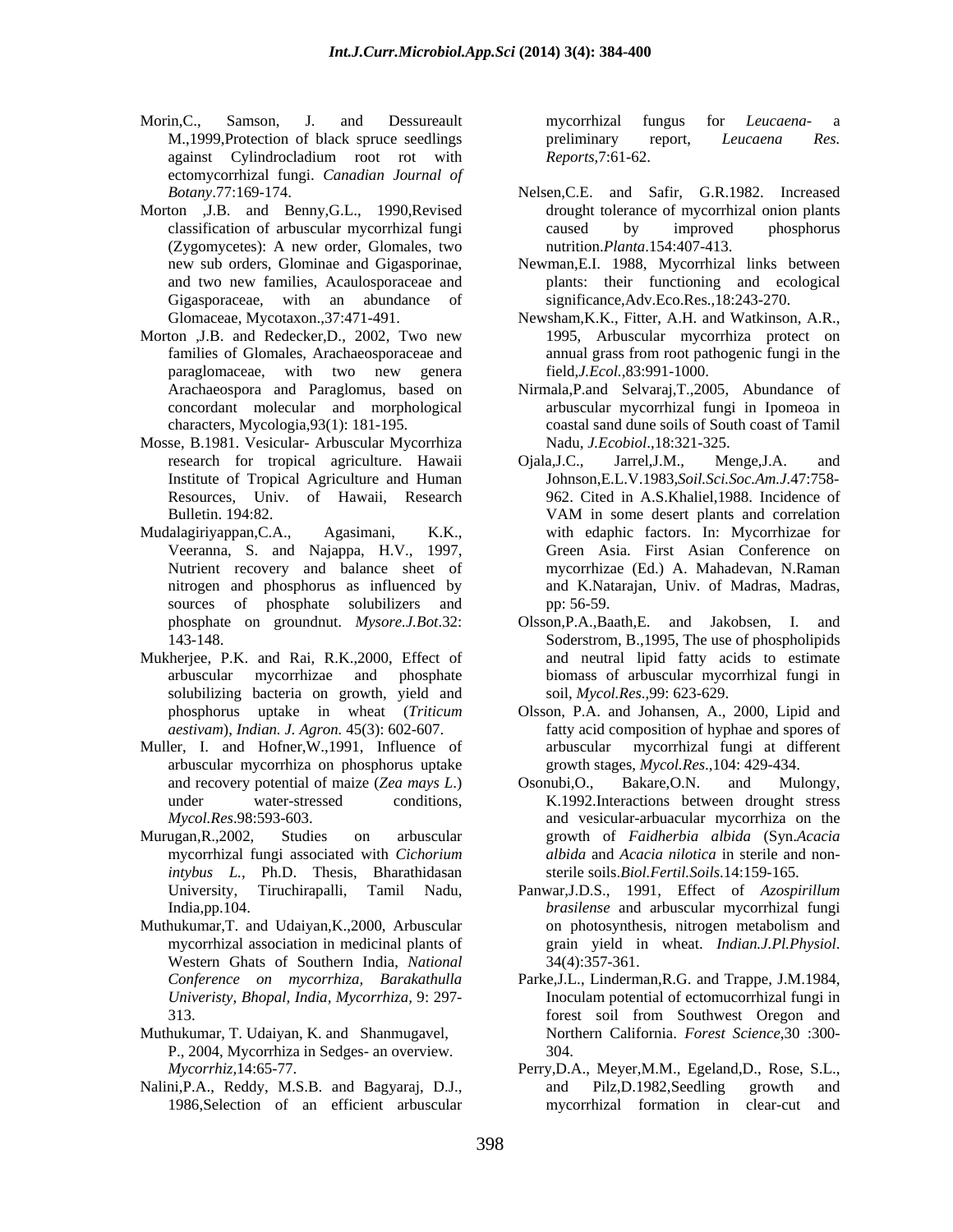greenhouse bioassay. Forest *Ecology and*

- Pyrozynski, K.A. and Dalpe, 1989, The geological
- Raghupathy, S. and Mahadevan, A., 1991, Rodrigues, B.F. and Jaiswal, V., 2001, Arbuscular mycorrhizal distribution influenced *In: Proceedings of the Second Asian Conference on Mycorrhiza*,pp.91-95. carbon below ground, *Nature*. 369: 58-60.
- 
- Rajeshkumar, S., 2002, Studies on diversity patterns the Second Asian Conference on of arbuscular mycorrhiza fungal association
- Rajeshkumar,S. and Selvaraj, T.,2006, Influence of Sankar,K.,2002, Phytochemical investigations in native arbuscular mycorrhizal fungi on the tea var., UPASI-9, *Indian J.Appl.Pure Biol.*, 21(1): 31-38.
- Raman,N. and Nagarajan,N., 1995, Incidence of Servaroyan Hills, Tamil Nadu. *Proceedings of*
- Raman, N., Sambandan, K., Sahadevan, C.and Sci. Rep. Miyagi. agri. coll. 39:1-9.
- Ramesh, C., Chellappan, P.and Mahadevan, A., enzymes in non-mycorrhizal and mycorrhizal 6(4):299-305.
- Mahadevan,A.,1991, Incidence of arbuscular
- Reddy,P.R.P., Reddy, P.J.M., Prakash, P. and Manoharachary, C.,1995, Association of arbuscular mycorrhizal fungi in soils polluted

adjacent undisturbed soils in Montana: a *Management*, 4: 261-273. *Biofertilizers for the Future.,*pp.155-158. Proceedings of nthe Third National Conference on Mycorrhizae. *In Mycorrhizae:*

- history of the Glomaceae with Raghavender, C.R., 2006, Association of AM particular reference to mycorrhizal symbiosis. fungi in three solanaceous vegetable *Symbiosis* .7:1-36. crops.*J.Mycol.Pl.Pathol*.,36(1): 52-56. Reddy,B.N.,Sreevani,A. and Raghavender,C.R.,2006, Association of AM
	- Rodrigues, B.F. and Jaiswal,V., 2001, *Ind.J.Fores*.,24(1): 18-20.
- by salinity gradient in a coastal tropical forest. Ryglewicz,P.T., and Anderson, C.P., 1994, Mycorrhizae alter quality and quantity of
- Rajendran, K. and Jayasree,R.,2007, Effect of Sambandan,K., Raman, N. and Kannan,K.,1991, Biofertilizers on quality seedling production of Association of arbuscular mycorrhizal fungi *Acacia nilotica*. *Journal of Non-timber*  with *Casuarina equisetifolia* at different soil *products*, 14:5-11. types in Tamil Nadu, India. In: *Proceedings of the Second Asian Conference on Mycorrhiza*,pp. 61-65.
	- with *Camellia sinensis var., UPASI-9* in Samanta,M.K. Laji,S., Perria, N., Chattopodbay, Nilgiris, Tamil Nadu and their effect on its<br>
	Thesis, P., Hore, J.K.M and Kabi., M.C., 2003,<br>
	growth and nutrition, Ph.D. Thesis, Efficiency of biofertilizers with different growth and nutrition, Ph.D. Thesis, Efficiency of biofertilizers with different Bharathidasan University, Tiruchirapalli, levels of phosphorus on growth of young oil Tamil Nadu, India,pp.106. palm. *Biofertilizer News Letter*. 11(2): 11-15. P., Hore, J.K.M and Kabi., M.C., 2003,
	- growth, nutrition and biomass production of arbuscular mycorrhizal fungi, Ph.D.Thesis, *Weddelia chinensis* as influenced by Bharathidasan University, Tiruchirapalli,pp.119.
	- mycorrhizal association in a forest fire site in speciesfrom Madurai district, *Annals of* Santhaguru,K. and Sadhana,B.,2000,Vesicular- Arbuscular Mycorrhizal status of Acacia *Forestry*.8(2):266-269.
	- *the Third National Conference on* Sassal,K.1991. Effect of phosphate application on *Mucorrhizae. In: Mycorrhizae: Biofertilizers* infection of vesicular-arbuscular mycorrhizal *for the Future*,pp.100-103. *for the Future*,pp.100-103. fungi in some horticultural crops. *Sci.Rep.Miyagi.agri.coll*.39:1-9.
	- Selvaraj, T.,1995, Distribution of arbuscular Seviour, R.J., Pethica,L.M., Soddell, J.A. and Pitt, mycorrhizal fungi in tannery effluent polluted D.E., 1985, Electrophoretic patterns of soils of Tamil Nadu , India. *Proceedings of the*  sporangiospore proteins of *Rhizopus* isolates *Third National Conference on Mycorrhizae.* of taxonomic characters,*Trans. Br*. *Mycol.Soc*., 84: 701-708. *InMycorrhizae: Biofertilizers for the*
	- *Future.,*pp.168-173. Shivkumar. and Anand Sagar, 2007,Microbial 2000, Comparison of protein profiles and buckthorn). Plant Pathology Journal, Associations of Hippophae rhamnoides (Sea buckthorn). *Plant Pathology Journal*, 6(4):299-305.
- roots of *Pennisetum pedicellatum*, *Indian* Singh, S.,2001, Role of mycorrhiza in field *J.Exp.Biol*., 38: 483-487. inoculation, fungal succession, and effect of Rani,D.B.R., Raghupathy,S. and climatic and edaphic factors on tree plantations, *Mycorrhiza News*, 12(4):2-12.
	- mycorrhizae in coal wastes, *Proceedings of the*  Singh,R.and Pandya,R.K.,1995, The occurrence of *Second Asian Conference on* arbuscular mycorrhiza in pearl millet and other *Mycorrhiza*,pp.77-80. hosts. *Proceedings of the Third National Conference on Mycorrhizae. In : Mycorrhizae: Biofertilizers for the Future,* pp.56-58.

with industrial and sewage effluents. Singh,R. and Adholeya,A.,2002, Biodiversity of